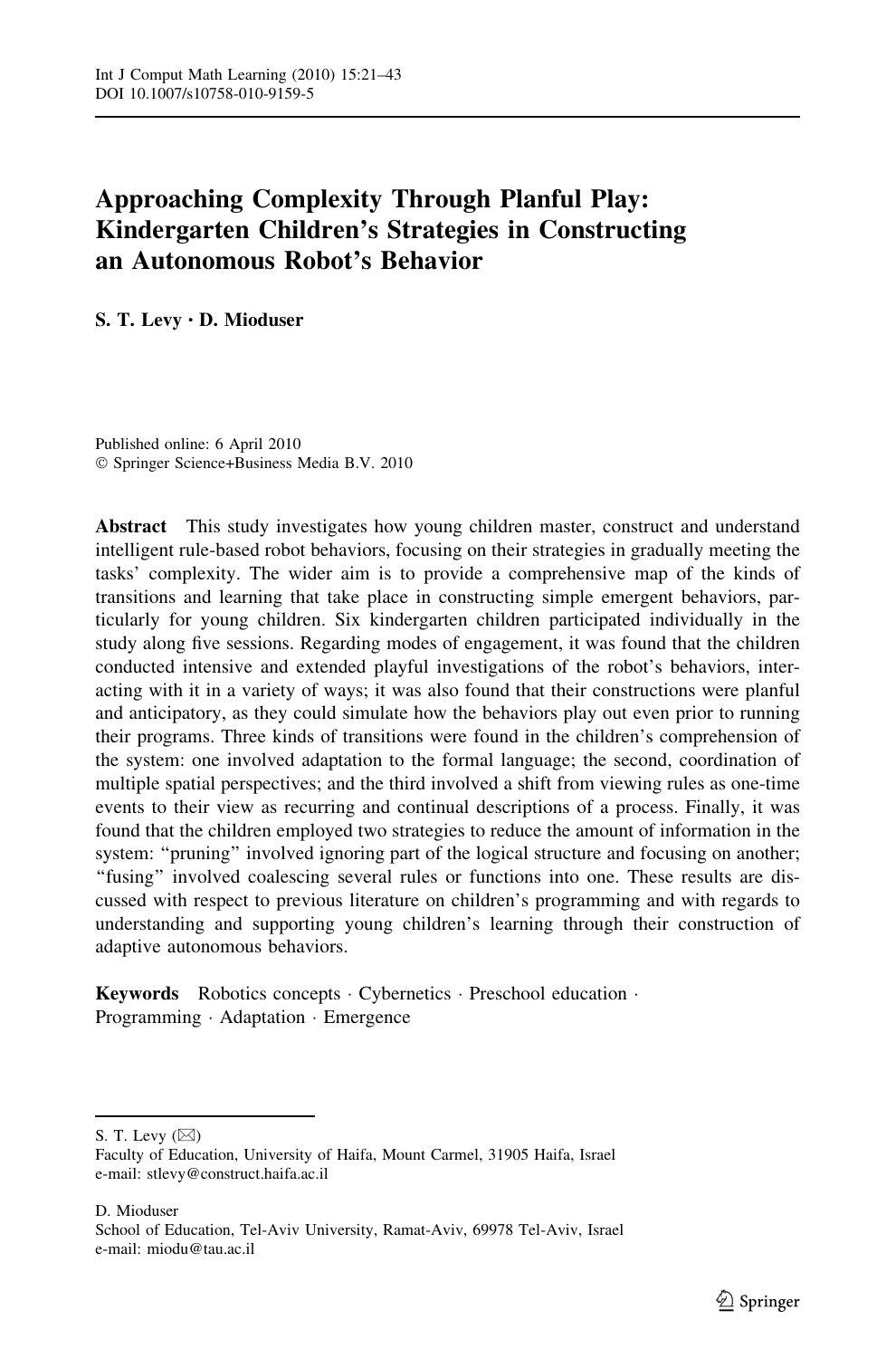#### 1 Introduction

The aim of this paper is to provide a comprehensive map of the kinds of transitions and learning that take place while constructing simple emergent behaviors, particularly for young children. This paper is one of two in which we report on young children's ability to plan, implement and explain the adaptive behavior of a behaving artifact—a Lego-made robot with sensors. In the other paper (Mioduser and Levy [2010\)](#page-22-0) we present our findings concerning two main questions: what do children  $do$ , and what do they  $say$  (explain) about what they do, while engaged in a series of behavior construction tasks of increasing complexity. In this paper we focus on *how* they do what they do, i.e., on characteristics of task engagement, on the strategies used and developed by the children to construct the robot's behavior, to debug faulty programs and cope with the increasing complexity of the tasks. The previous studies into children's abilities in analyzing and describing emergent behaviors with rules have demonstrated that unsupported, children are able to construct with a greater number of rules than they can analyze or describe (Mioduser et al. [2009](#page-22-0)). This gap is examined in the current study, as we attempt to understand how children's actions go beyond their articulations as they adapt to the task and succeed at constructing such behaviors. This study is unique in providing a broad view along several dimensions of children's boot-strapping strategies and transitions that take place during such activities.

#### 2 Background: Children and Programmable Artifacts

Research on young children's programming has been published as early as the Logo Memos or research reports by the MIT-AI Lab in the early 1970's. Since then, published work on children's programming strategies sheds light on significant characteristics of the process by which they construct programs. Among the many issues studied were the distinction between top–down and bottom–up programming strategies (see Singh [1992\)](#page-22-0); methods and strategies developed by children at different learning stages as they gain programming expertise (e.g., Kull [1986\)](#page-21-0); children's ability to decompose problems or to cope with problems of increasing complexity (e.g., Linn and Clancy [1992](#page-21-0); Kurland and Pea [1985](#page-21-0)); children's acquisition of programming strategies embedded in novel-approach programming languages, e.g., the ToonTalk animated programming language (Morgado et al. [2003\)](#page-22-0). In general, findings are not consistent and even controversial. Research reports describe the difficulties faced by children in programming tasks, and emphasize the need to devise developmentally appropriate environments and pedagogical solutions to help them overcome these difficulties (Pea [1987;](#page-22-0) Mayer [2004](#page-21-0)).

More specific to this study, reports on children's work with programmable artifacts is also found in the literature since the early 1970's, such as in the pioneer work of Perlman ([1974\)](#page-22-0). Perlman developed the Tortis programming system for controlling the Logo turtle (Papert [1980/](#page-22-0)1993). Tortis was designed as a tangible programming system, allowing children to move physical objects (either as physical buttons or cards in a slot-machine) to express programs, rather than type commands in a computer. A row of cards represented a procedure or sequence of commands, which could be ''edited'' (e.g., replaced, moved), and executed by pushing a button at the end of the row (Morgado et al. [2006\)](#page-22-0). Observations were conducted with pre-school children, as young as 31/2 years old (Perlman [1976\)](#page-22-0).

Since then, several systems for controlling programmable artifacts were developed and studied. In some cases the system integrates between a computer component, i.e. a programming language or interface, and a physical component—an artifact or robot. In other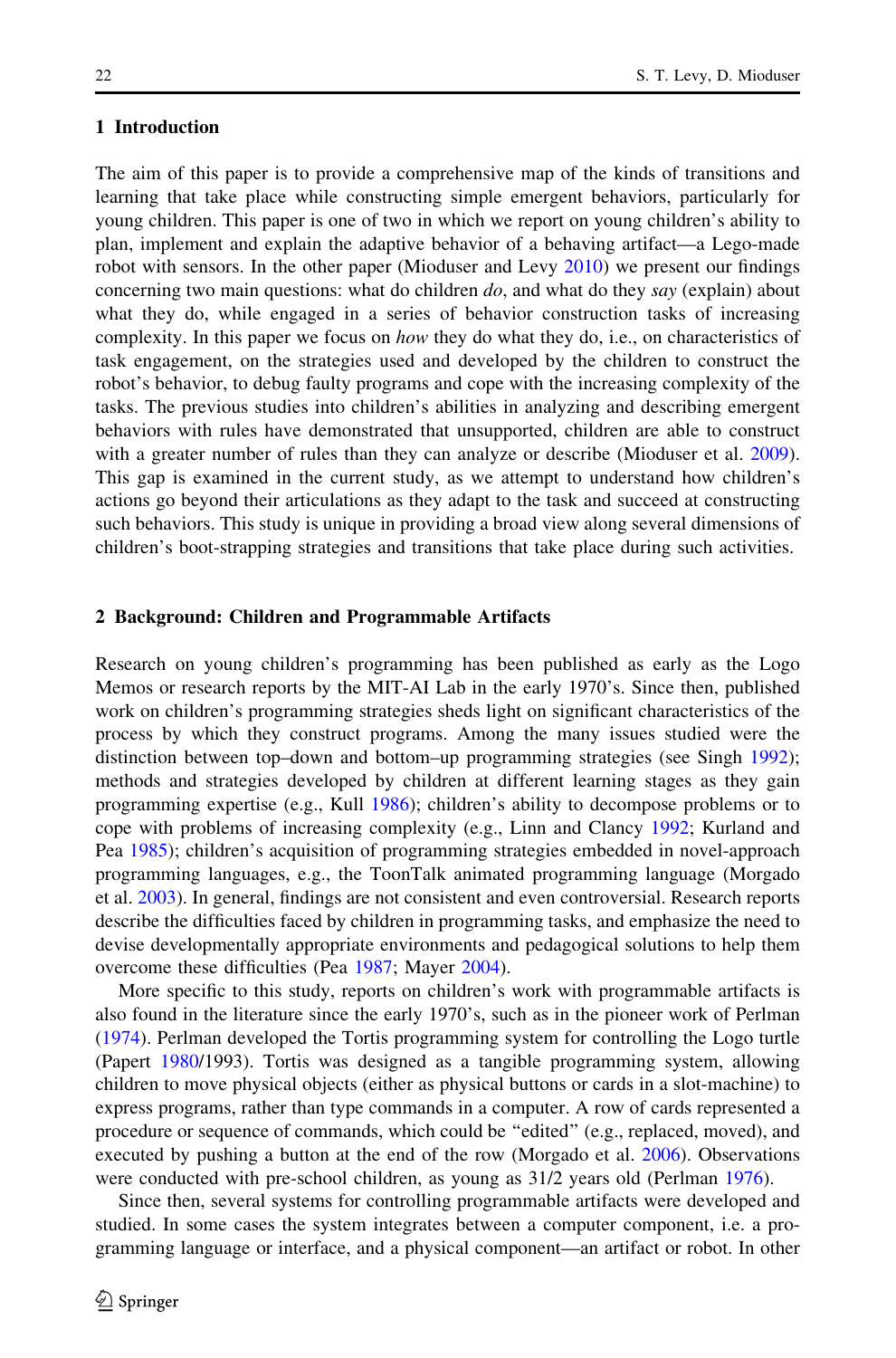cases the system leaves out the computer and the physical components themselves are programmable, or combined to construct the system's behavior. Examples of the first are the evolving set of systems designed to control Lego-made artifacts, e.g., the Lego-logo and Control-lab systems (Resnick et al. [1998\)](#page-22-0), or the RoboGan system (Levy and Mioduser [2008\)](#page-21-0). Examples of the programmable artifacts category are ''Topobo'', an assembly system embedded with kinetic memory (Raffle et al. [2004\)](#page-22-0), or the "Electronic Blocks", in which electronics was put inside Duplo blocks for performing various functions (e.g., as sensor, action or logic blocks)—a program is actually what is embedded in a configuration of blocks (Wyeth and Purchase [2000](#page-22-0)). Another interesting example is ''Story Rooms'' (Montemayor et al. [2001](#page-22-0)), comprising a set of tools allowing ''the creation of computer programs by physically manipulating computationally augmented (or aware) objects in a ubiquitous computing environment'' (p. 300). In this approach, children build physical objects using a wide range of materials, and use ''physical icons'' (referring to sensors and actuators) to program—actually to make up a story with the physical components. An expansion of the idea of electronic manipulatives are kits in which the programs built with the blocks serve as an environment for learning about disciplinary content, as in the ''System Blocks'' designed as hands-on simulation tool to explore systems concepts (Zuckerman et al. [2005\)](#page-22-0), or ''roBlocks''—a robotic construction kit for math and science education (Scweikardt and Gross [2006\)](#page-22-0).

Survey of the literature reporting on the implementation of environments for programming physical artifacts shows that most of it is descriptive, focusing primarily on the presentation of the tools, and their characteristics and learning potential (for example, see the historical overview of MIT's work on physical environments for children in McNerney [2004\)](#page-22-0). Systematic report on research concerning young children's interaction with programmable physical devices is sparse. Several studies have investigated the processes by which children plan, create and relate to physical world objects they have designed and built (Fleer [1999,](#page-21-0) 2000; Carr [2000\)](#page-21-0). However, little research has been conducted aiming to understand the process by which children construct the behaviors of smart devices, such as Lego-made robots or programmable toys.

In another study that analyzes the same dataset (Mioduser and Levy [2010\)](#page-22-0), we have found that young children were mainly successful in constructing robot behaviors with rules, solving such tasks within a relatively small number of debugging cycles that increased slightly with task complexity up to an average of two. As for scaffolds, the children required more adult support in the more complex tasks involving four conditionaction pairs (or two rules<sup>1</sup>) and displayed developmentally advanced problem-solving behaviors that correspond with the interface affordances: when debugging their programs, they backtracked to partial solutions, and constructed the more complex behaviors in a modular fashion. The level of complexity of their explanations increased with the complexity of the tasks; however, children were able to do more than what they were able to say about what they did—a gap of about one rule (two condition/action pairs) was observed between the complexity of the behaviors they constructed and the explanations following the construction. Finally, as task complexity increased, the children tended to use a technological rather than an intentional-psychological perspective. In the current study, we delve deeper into the processes of learning, the transitions taking place as the children grapple with the task at hand, increasing their ability to create emergent robot behaviors.

 $1$  The operational definition of *rule-base configuration* is the number of pairs of condition-action couples (If… Then… couples). One robot control rule consists of a pair of complementary condition-action couples (If true … Then…; If false… Then …).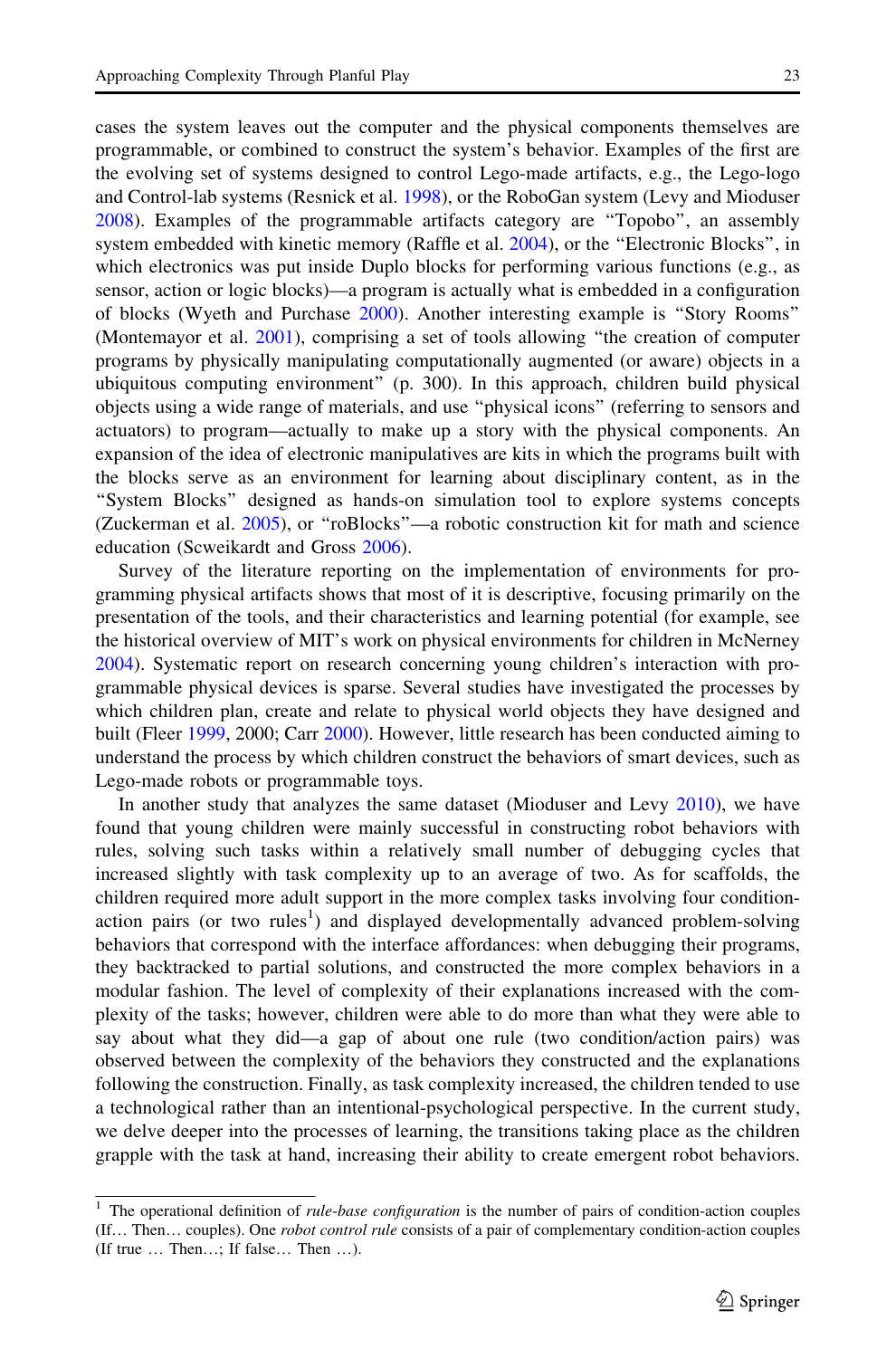We believe that children's engagement in constructing robots' behaviors affords and stipulates unique understandings of the device and of the behavior-construction process. We also hypothesize that an environment, which is both symbolic and physical (the computer interface and the physical robot and its environment), abstract and concrete, supports and requires unique strategies in facing behavior-construction tasks, debugging faulty or undesired behaviors, and for mentally modeling the increasing complexity of the emergent robot behaviors.

Upon these hypotheses the main research question we approach in this paper is: What characterizes the process by which young children construct the adaptive behavior of a robot?

We approach the question by analyzing three main aspects or sets of issues of the children's work:

Issue 1: Children's modes of engagement while solving the tasks.

Issue 2: Evolving abilities and understandings along the process.

Issue 3: Strategies for coping with complexity.

## 3 The Study

Six children participated in the study, three boys and three girls, selected randomly out of 60 children in an urban public school in the central area of Israel (socioeconomic status defined as mid-high). Their ages spanned from 5 years 6 months to 6 years 3 months, with a mean age of 5 years 9 months and a standard deviation of 3 months. At the time of the study, these children were mainly pre-literate: recognizing some of the letters, but not reading; counting but not adding or subtracting to ten.

Two sets of instruments have been developed for the study: a computerized control environment and a sequence of tasks. The computerized control environment was designed to scaffold the children's learning process. This environment includes a computer iconic behavior construction interface (Fig. [1\)](#page-4-0), a physical robot (made with the Lego system) and modifiable ''landscapes'' for the robot's navigation (Fig. [2\)](#page-4-0). A key component of the environment is an iconic interface for defining the behavior-control rules in a simple and intuitive fashion (Talis et al. [1998\)](#page-22-0). The left panel shows the inputs to the system, the information the sensors can collect and transmit. The right panel presents the possible actions the robot can perform. The central section is devoted to the ''behavior construction board'' in matrix form. The configuration of this section changes with advancing tasks: starting with one condition-action couple and ending with that seen in Fig. [1](#page-4-0): two complete rules or four condition-action couples. Each square shows an action to be performed when the two conditions (row and column) are met.

The subjects in our study participated in a sequence braided of two strands of tasks: Description and Construction. In this paper we focus on the Construction tasks, in which the child constructs specific robot behaviors (for papers relating to the Description tasks see: Mioduser et al. [2009](#page-22-0); Levy and Mioduser [2008\)](#page-21-0). The full set of description and construction tasks is presented in the '['Appendix'](#page-19-0)'. Figure [3](#page-5-0) presents the study design.

Prior to each construction task, the children were presented with a robot operating in an environment, such as circling the perimeter of an island. The child was interviewed regarding this behavior.

A Construction task began with explicating the program controlling the robot's behavior in the (previously observed) Description task. The child was then presented with a new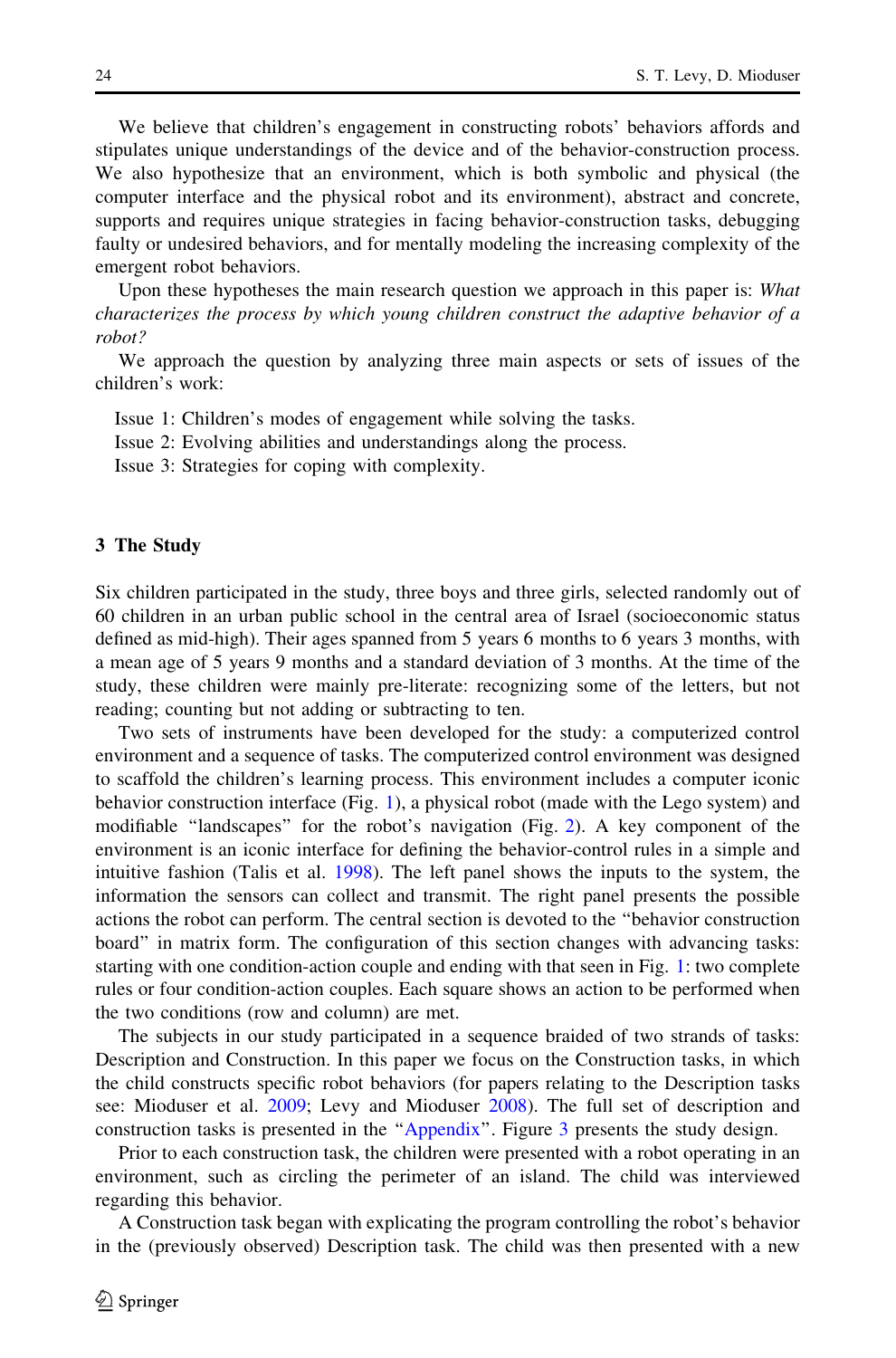<span id="page-4-0"></span>

Fig. 1 Sample screen of the computer control environment for two interrelated rules



Fig. 2 Setting for 'guarding the island' task

goal, such as ''teach the robot to cross a bridge over water'' and proceeded to construct and test this behavior.

An example of a construction task takes place in an obstacle field, through which the robot is required to navigate without getting stuck at the barriers (Fig. [4](#page-5-0)). The robot has a front-protruding touch sensor that gets pressed when the robot runs into an object. The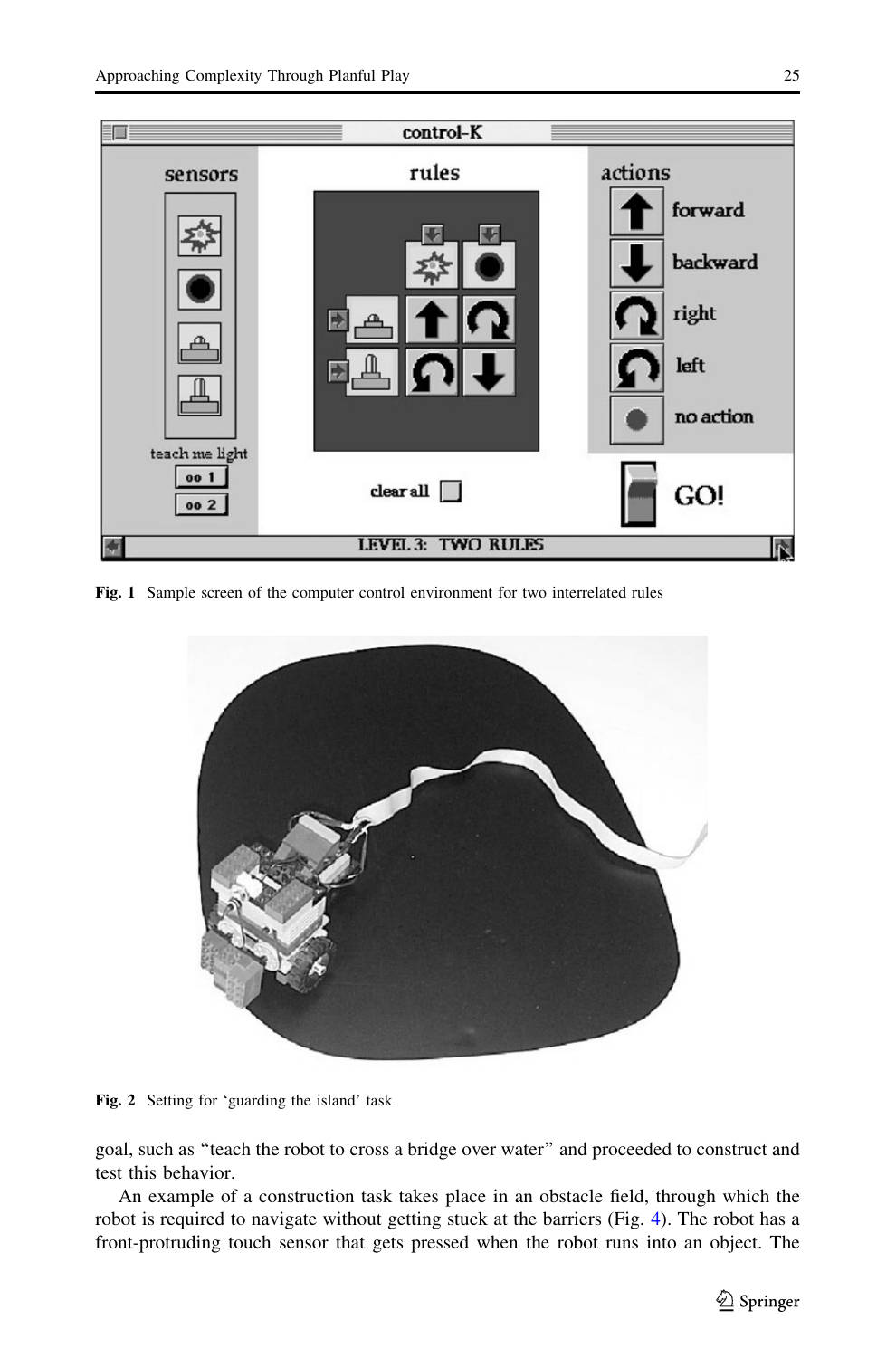<span id="page-5-0"></span>

Fig. 3 Study design



Fig. 4 Omer at the computer programming the 'avoid the obstacles' task

behavior construction board (Fig. [5\)](#page-6-0) displays the two conditions: having the touch sensor pressed or unpressed. The child pulls the robot's navigation arrows (forward, backward, turning left and right) into the behavior construction board, aligning them with the appropriate conditions and then presses the Go! Button to run the program. In this example, Omer has constructed the robot's behavior at the computer, so that upon hitting an object, the sensor gets pressed and the robot turns in one place to the left. When it is free of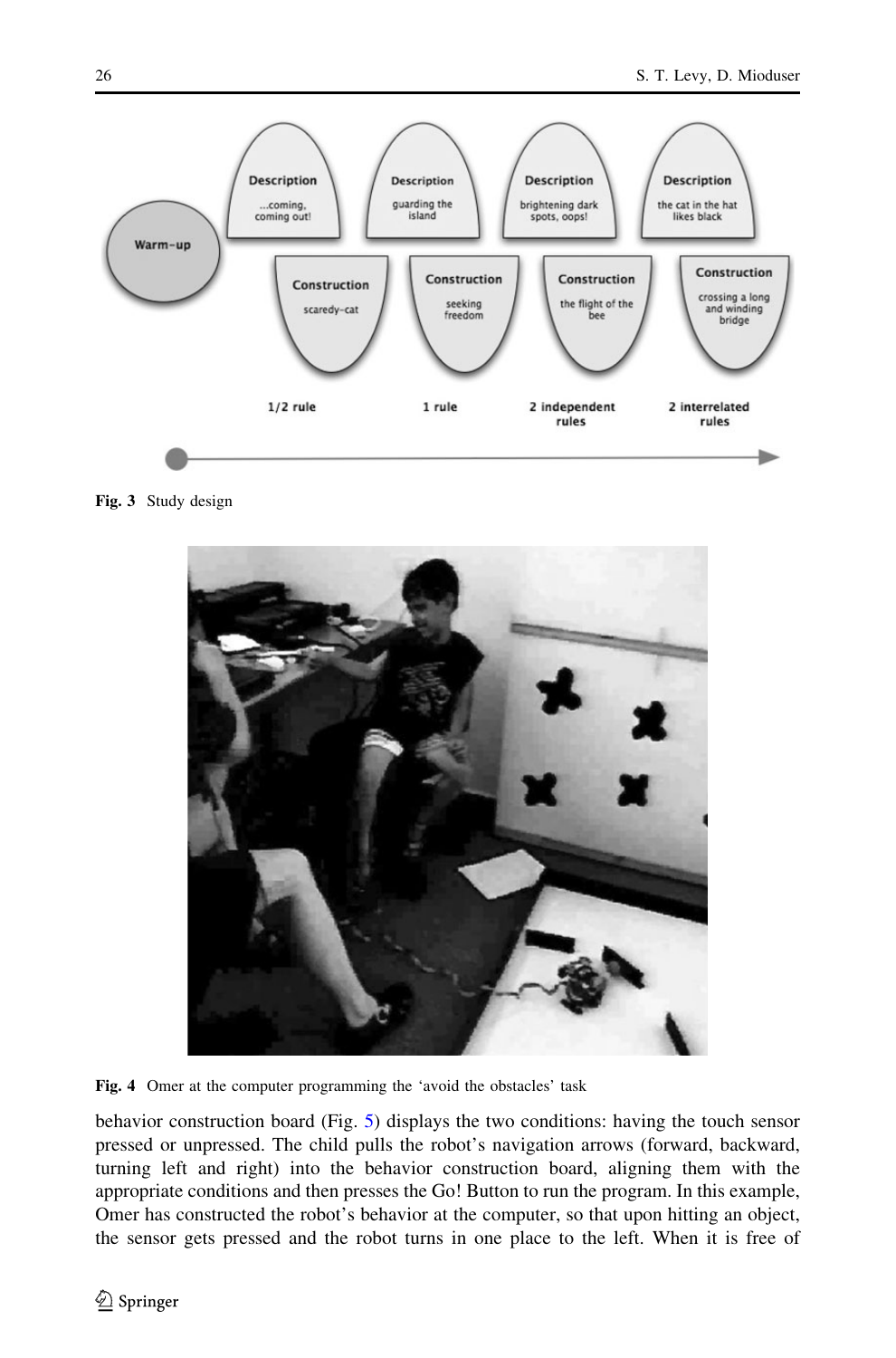

<span id="page-6-0"></span>Screen of the computer control environment for one rule in the "avoid the obstacles" task

Fig. 5 Screen of the computer control environment for one rule in the "avoid the obstacles" task

obstacles, the sensor is not pressed, and the robot moves forward on the board. Putting this all together results in the robot roaming about the field, dodging barriers once hitting upon them and changing direction.

The tasks make use of the same robot in a variety of physical landscapes, and were designed as a progression of rule-base configurations. The operational definition of rulebase configuration is based on the number of pairs of condition-action couples ("If... Then..." couples). One *robot control rule* consists of a pair of related condition-action couples (If true … Then…; If false… Then…). The conditions are complementary, i.e. if one condition is ''darkness'', then the other is ''light''. The tasks progress through a range of increasing difficulty: half a rule (one condition-action couple), complete rule (two complementary condition-action couples), two independent rules and two interrelated rules, both made up of two pairs of condition-action couples.

The study lasted five 30–45 min sessions, spaced about one week apart. The children worked and were interviewed individually in a small room off the teachers' lounge. All sessions were videotaped. Adult intervention was offered in the form of prompts and decomposing interventions, e.g., asking about conditions and actions, which are not noted in the child's explanation.

Additional information can be found in previous publications (Levy and Mioduser [2008;](#page-21-0) Mioduser et al. [2009](#page-22-0)).

# 4 Findings and Discussion

To answer our main question on how children approach the adaptive robots' behaviorconstruction tasks, we analyzed and collected data concerning three main issues. These issues and their subtopics are presented.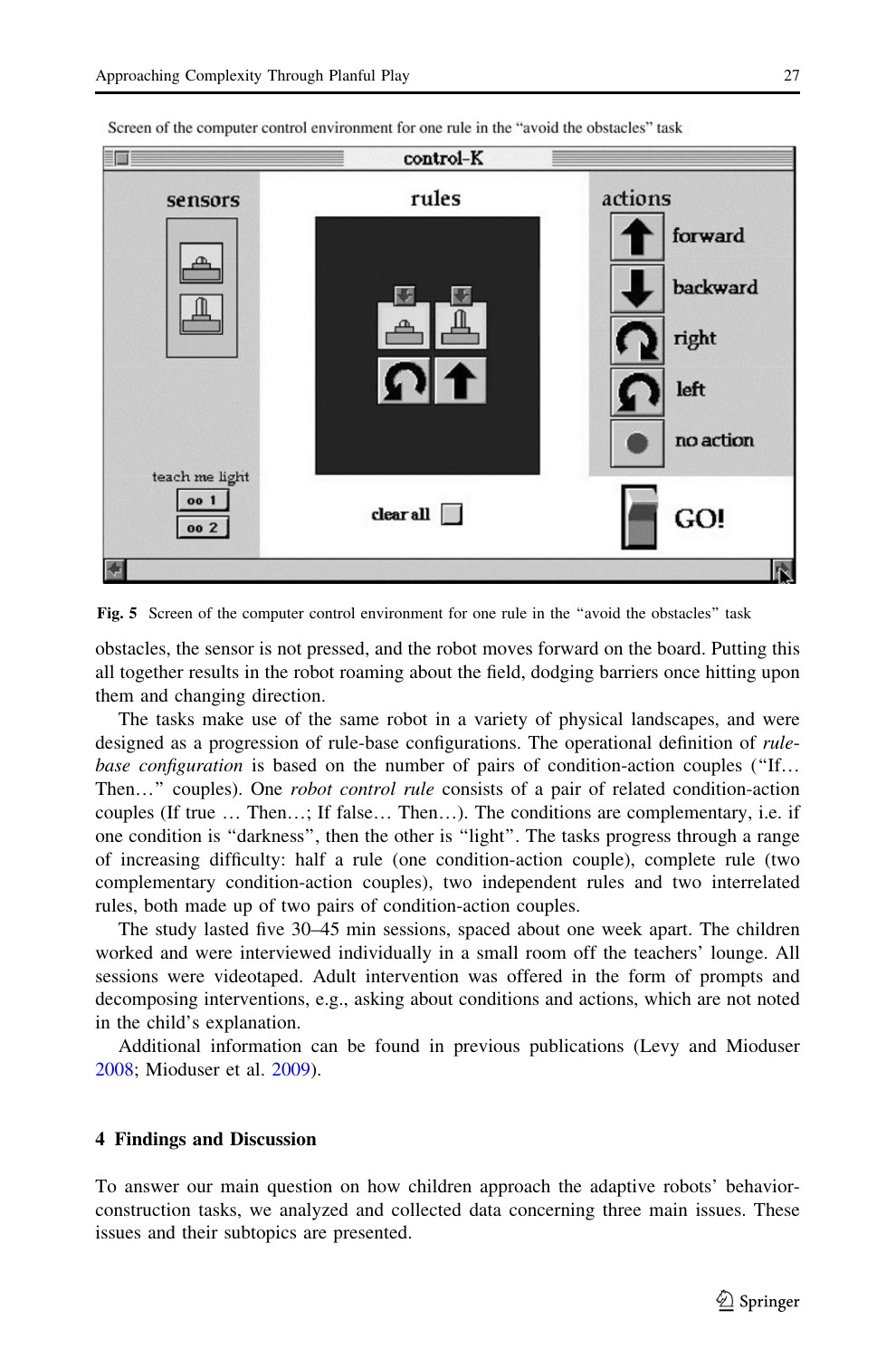| Issue 1 | Children's modes of engagement while solving the tasks.  |  |  |
|---------|----------------------------------------------------------|--|--|
|         | Participatory investigations.                            |  |  |
|         | Anticipatory construction.                               |  |  |
| Issue 2 | Evolving abilities and understandings along the process. |  |  |
|         | Transition to the use of formal language.                |  |  |
|         | Coordination of spatial perspectives.                    |  |  |
|         | Relating particular rules to general behaviors.          |  |  |
| Issue 3 | Strategies for coping with complexity.                   |  |  |
|         | Pruning.                                                 |  |  |
|         | Fusing.                                                  |  |  |

Different from the reports in previous papers in which we have used more quantifiable signifiers of the children's activity and learning, in this paper several vignettes are used to illustrate the characteristics of the construction and learning processes.

#### 4.1 Issue 1: Children's Modes of Engagement While Solving the Tasks

The focus in the first issue is on two main aspects of the children's work: their investigations of the characteristics of the tasks and their ability to plan the solutions (the appropriate robots' behavior rules).

#### 4.1.1 Participatory Investigations

One unique affordance of the physical robot with respect to computational objects ''living'' only within the computer screen is the possibility to *participate* in the simulated system through direct bodily interactions with the behaving object. For example, the children block the robot's way with their hands and shine a light on it from various angles along its route. In a sense, both child and robot can be viewed as two agents in a multi-agent system. In such interactions, the child's role shifts from designer and observer to that of participant. One may view the child, in Ackermann's words as both ''diving in'' into the system and "stepping out, being both part of it and standing apart" (Ackermann [1996](#page-21-0)). This shift in roles affords multiple views of the system and possibly leads to the construction of meaningful relations between these distinct perspectives.

These playful investigations bridge the concrete and abstract aspects of the system. In a highly interesting proposal of a programming environment for young children, Montemayor and other researchers' (e.g., in Montemayor et al. [2001;](#page-22-0) Wyeth and Purchase [2000\)](#page-22-0) left out the computer (and the screen as programming environment) to focus completely on the physical reality. Children's work started by telling a story, then they made physical objects the ''actors'' in the story—with attached sensors and actuators, and finally programmed the interaction rules among them. The complete programming experience takes place by manipulating and interacting with the physical components of the story being told. In our experience in contrast, we emphasize the co-occurrence of the programming experience at both the physical and the symbolic levels, or both the symbolic and the bodily interactions with the programmed system. Children's activity oscillates between understanding-byinteracting with the physical robot and reflecting-and-making with the symbolic representation of the rules governing its behavior. Physical participatory explorations—such as ''scaring'' the robot with a flashlight or blocking its path and watching it swerve off (see Fig. [6\)](#page-8-0)—pull the child's attention to the components of the robot's actions and the relevant features of the environment. Their association in turn, helps focus on the relationship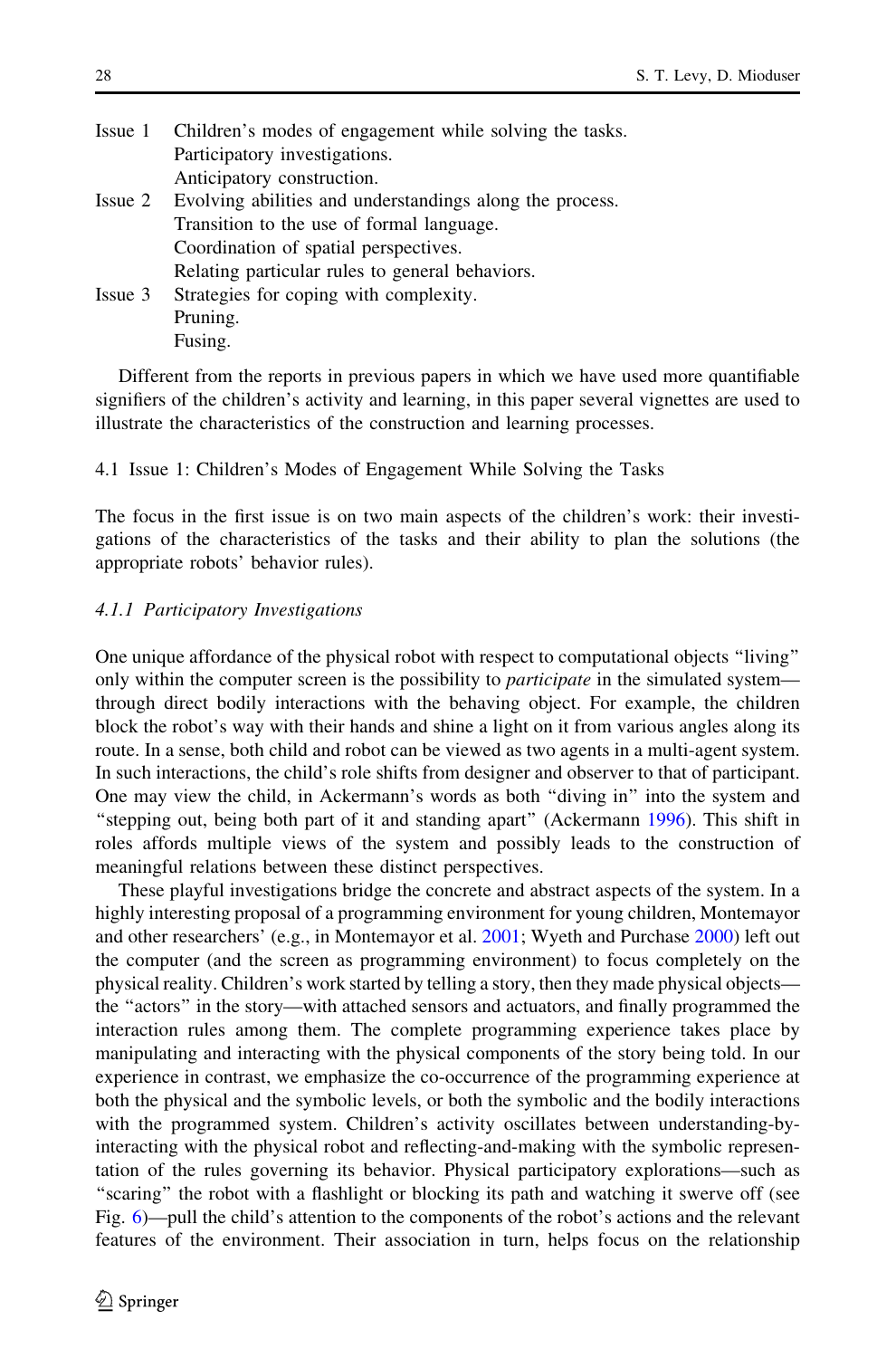<span id="page-8-0"></span>

Fig. 6 Playful investigations of the robot's behavior

between the changes in the environment and the robot's actions—in short, its rules. When programming the robot, the child's thinking bridges from rules to behaviors. When playing with the robot, these same behaviors are explored and decomposed back to their rules. An excerpt from Mali's first session demonstrates such participatory investigations.

A typical construction session is presented through Mali's playful explorations of her succession of constructions. Once constructing the requested behavior, she explores several variations on a theme. As we will show, constructions and their subsequent explorations involve physically moving between the computer and the robot's arena, from an observer's view to that interacting with the robot. This episode (5 min and 29 s) takes place at the end of a session that involved two prior activities:

At first, Mali learned the robot's actions, by clicking arrows to operate it as with a remote-controlled car. Then, she participated in an interview regarding a demonstrated robot's behavior. During this interview, she used a flashlight to lead the robot out of a dark cave (by the "if-light  $\rightarrow$  then-forward" rule). This same task was then used to explain the behavior construction interface mode, which is now set up for the first level: half a rule, or one condition-action pair. This is her first construction session with rules.

Mali constructs the robot's behavior three times during this episode, each time more independently. In the third round, she quickly programs the robot on her own while the interviewer has her back turned for a moment, and proceeds to play with it.

Mali is now constructing the following robot behavior: ''keep away from the light''. ''Light'' is a flashlight moving in at the robot's protruding light sensor. She designs three different programs. The first construction relates to the task, the second and third constructions are further explorations into the workings of the system.

The focal part begins with the interviewer demonstrating and explaining the program used for the robot in the cave:

Interviewer: Now you know what I did here? There's a box here [points to behavior construction board on interface] where you can put one of these arrows [points to arrow icons that can be dragged into the box].

The task is then presented:

Interviewer: You can to teach him how to run away from the light. You will need to decide which of the four arrows here you need to put here, so that it will run away from the light. You will decide for the robot, you will teach it what to do.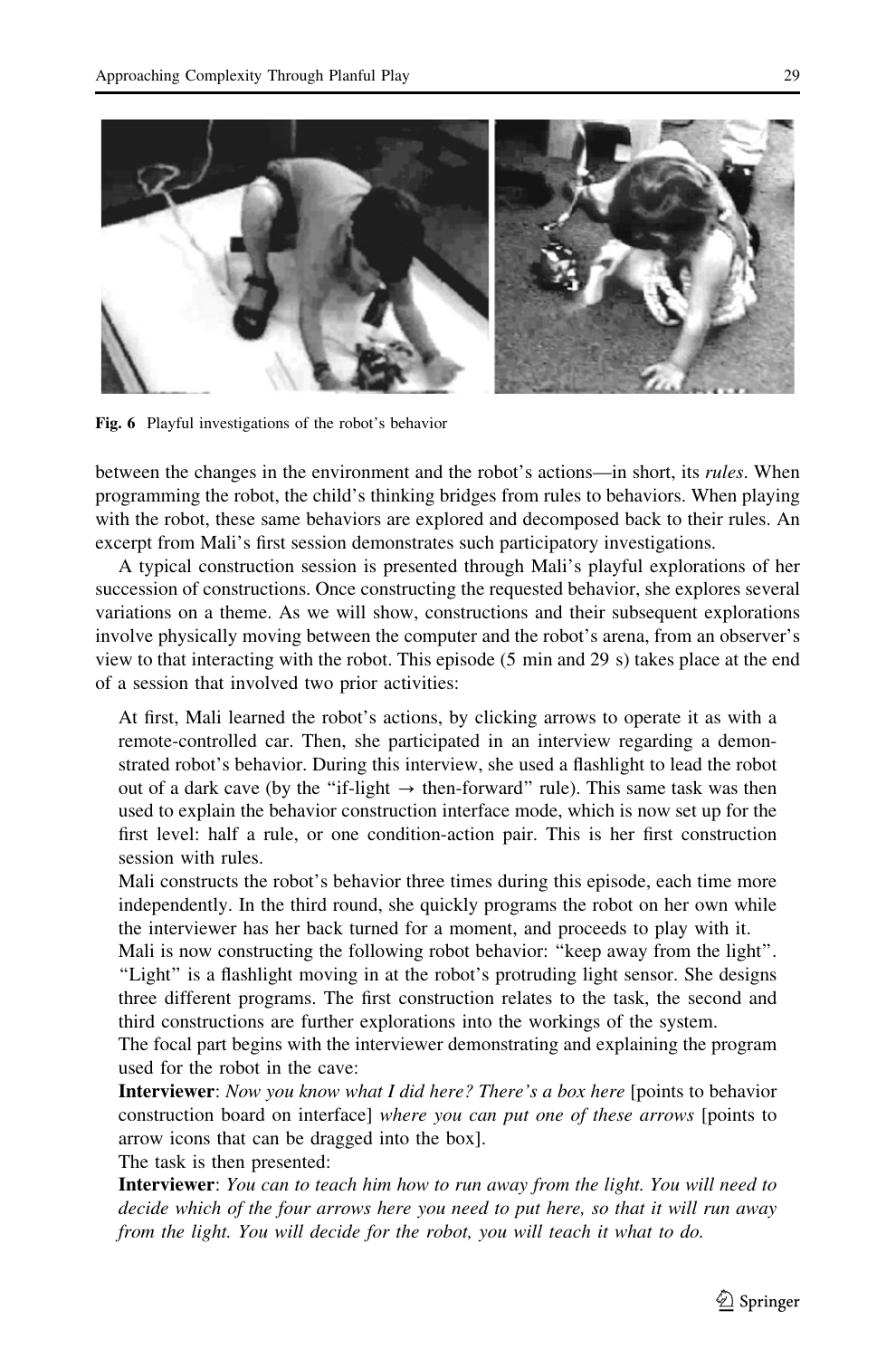# Mali: Yes.

Mali is now at the computer. After a reminder prompt (she has done this before), Mali clicks on an icon that teaches the robot ''what is light''. The interviewer then reminds Mali:

Interviewer: When it sees the light, what should it do?

Mali proceeds to pull a ''turn'' action icon into the box. Her first program is the following: ''If you see light in front of you, turn''. She runs the program and moves down to the floor with a flashlight. She circles the robot, placing the flashlight at different positions. She provides the ''environment trigger'', and the resulting behavior is ''shyness''. When the flashlight is placed in front of the robot; it slightly turns to the side, keeping away from the light and then stops. The motion is incremental, as the robot makes small interrupted steps. As soon as the flashlight has been avoided, the robot stops. Mali places the flashlight in front of the robot 17 times during 42 s, each one resulting in a small turn. Mali is pleased; she likes this result. While the robot is still moving, she proposes another idea.

Interviewer: What is the robot doing? Is that what you had planned?

Mali: Or we can continue like this, forward [refers to the robot's motion]

Interviewer: *Do you want to try something else*? [Mali stands up and moves to the computer]

Mali: Yes, that he [the robot] will go forward, straight. [Holding the flashlight, she uses it to point at the behavior construction interface and gestures a big motion forth away from her body towards the interface]

"Going forward, straight" is both the robot's behavior as seen in her articulation and the program she will program on the interface as seen by her gesture pointing to the computer. She is using her own body as referent for the robot's motion, gesturing its direction of motion—but targeting it at the computer screen, possibly creating a mental bridge between representation and the represented.

Mali proceeds to construct the robot's behavior and then operates it; then goes back down to the robot. She sees that its behavior has transformed. From a shy robot it has turned into an aggressor! Each time the flashlight is placed in front of it, the robot flies towards the light. This motion is continuous—the "if light  $\rightarrow$  go forth" rule is activated continuously, until the flashlight is removed. She spends about a minute exploring its behavior, moving the flashlight in and out of the sensor's range. Mali smiles to herself; she is satisfied.

Later on, the interviewer latches onto Mali's explorative spirit and asks: "What do you say, what does it do if you put a ''backwards'' arrow?'' Mali simulates the robot's behavior before programming it and says: "He all the time goes backwards". She describes the motion as continuous. Contrary to the first ''light-turn'' rule, and similar to the second ''light-forward'' rule—the robot moves away from the flashlight in continuous motion, stopping once the light is too dim to be above the programmed threshold. We later harbor on this point—single versus recurring events. As we will show, transitioning from the first to the latter was not always so fluid. With no assistance, she proceeds to construct the robot's behavior, operates it and uses the flashlight to interact with it for 40 s. The session ends at this point and Mali goes back to class.

In this episode, we see Mali's fluid motion between testing out new ideas, predicting the robot's behavior, and exploring it through participatory interaction. Within this short episode, she programmed the robot with rules for the first time and tried out three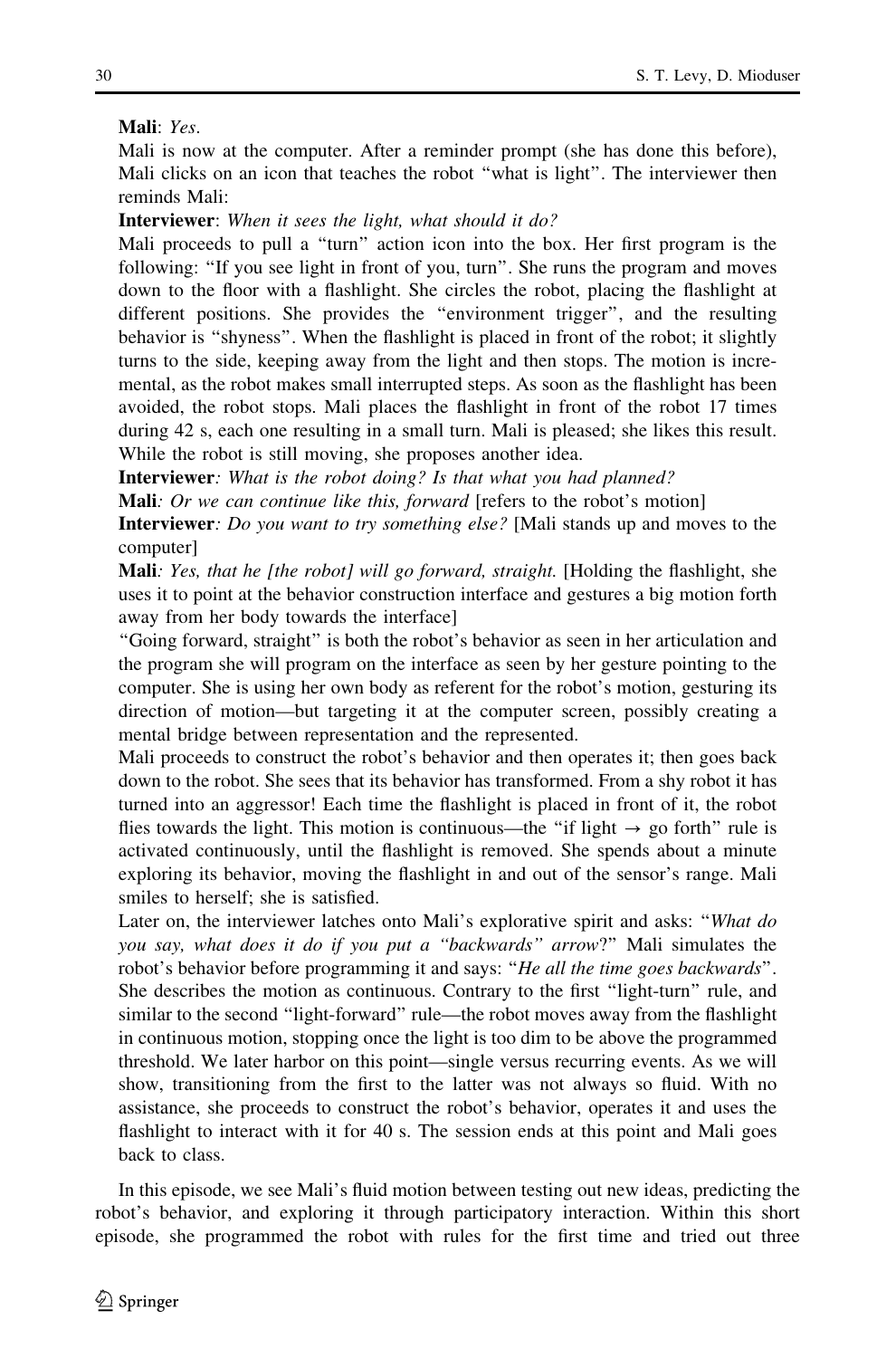programs. Almost half the time was spent playing with the robot, manipulating its interactions with the environment by moving the flashlight in and out of its sensor's range. An important feature of any robot behavior construction environment is the possibility to move back and forth, and relate between the abstract a-temporal control rules on the computer, and their spatiotemporal enaction in the physical robot's behavior. This aspect of the learning environment supports the creation of connections between the underlying program and the system's emergent behavior.

We can see the formation of such associations in Mali's prediction of the robot's behavior for the third program. After experiencing the short single-event enactment of her first program and the continuous recurring actions resulting from her second program, she readily predicts the continuous action that will take place with her last program. We can see the facility with which Mali moves between the two worlds: the computer rule-based program and the robot's behaviors. We also note the ease with which Mali learns to work with the RoboGan interface. She quickly focuses on the robot and interacts with its underlying logic and behaviors, rather than upon learning the behavior construction language. Later activities will add complexity to the tasks and interface representations, but will preserve their structure. Mali's playfulness and interactive approach to the robot and its mind are maintained as well.

# 4.1.2 Anticipatory Construction

In this section, the children's construction activity is portrayed as preceded by mental simulation of the system. Rather than forming arbitrary programs, testing and then refining, their very first programs reflect anticipation of particular outcomes. From the very first, the children construct the robot's behavior with reasonable rules. While not always taskappropriate, they are based on sensible relations between the target behavior and the component rules. In the previous vignette, we have seen that Mali predicted the robot's behavior before running the program. Even in a more complex task, after programming the robot with two rules (four condition-action pairs: a bee-robot that buzzes when it finds flowers and avoid rocks), she responds to the interviewer's question about a situation she has not encountered with a detailed simulation of a string of events:

Interviewer: What happens if it also goes into a rock and also finds a flower? Mali: So she will also buzz, and will also press [the touch sensor]. And then she will turn and then again she'll buzz and then she'll go straight.

In the following vignette we describe a short excerpt from Noga's first rule-programming session, in which she imagines the robot's behavior, creating a fully detailed simulation, even before running the program.

Noga is engaged in teaching the robot to run away from the flashlight. She has just programmed the robot to turn when it sees light. Before operating the robot, Noga describes its behavior: "... it turns first, and that he won't want to see the light all the time… and he will always look to the side that he has dark [singsong intonation], dark all the time! Dark, dark, dark." The richness of this description stands in stark contrast to the simple "if-light  $\rightarrow$  then-turn" rule. The bridge between the two is her imagination of the interaction between the robot and the light. When she runs her program, she is delighted, moves the flashlight around the robot, watching its operation as it edges away from her hand, facing the dark as she had predicted.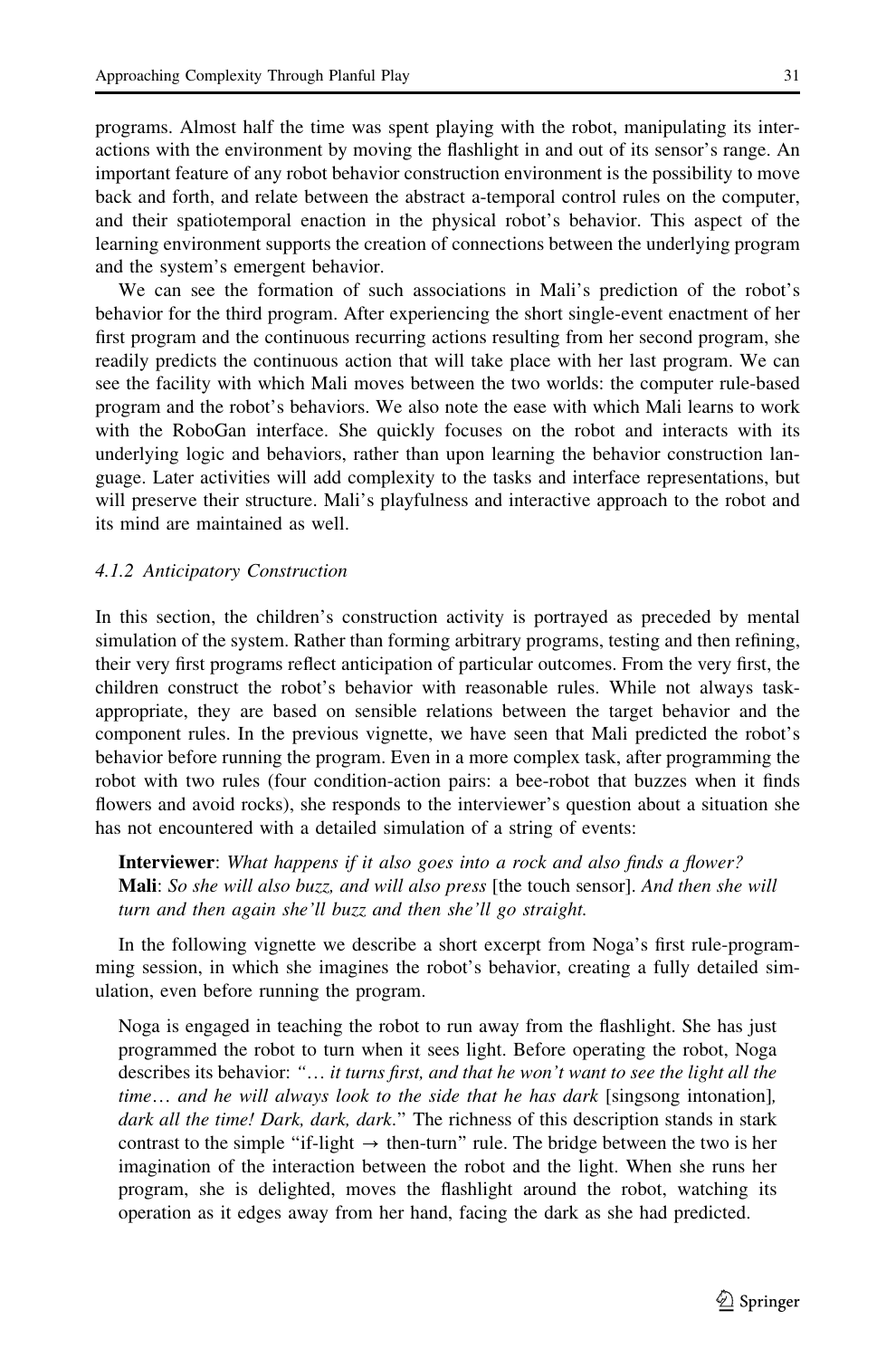Noga has a clear vision of the robot's operation and how it evolves from a simple rule. Based on this observation and others, as well as the small number of debugging loops, we propose that the children run a mental simulation of the rules as they interact with the robot and its environment. They can envision how these interact and emerge into robot behaviors, and how they play out as a temporal sequence of actions and interaction in space, even prior to its operation. Later, when they engage with the more complex tasks, they begin with partial programs, reflecting the limits of what they can mentally simulate.

## 4.2 Issue 2: Evolving Abilities and Understandings

The RoboGan interface and the navigating robot, as does any external manipulative environment, requires the user to adapt to its own way of perceiving the world and deciding how to act upon it. Each representation of a system structures in particular ways a selection of objects and their features, the kinds of actions it allows and how they relate to each other. This section points to three transitions the children went through during the series of behavior construction tasks, transitions that importantly impacted their growing understanding of the system: evolving abilities to use the *behavior construction language*, to coordinate among spatial perspectives and to understand how rules and behaviors relate.

# 4.2.1 Transition to Using Formal Language

In the study, the children were presented with a new language and a new form of notation that they were asked to understand and then use to construct with in the world. We examine these *language adaptations* among the children as a reflection of their growing understanding of the environment. These shifts may be central to comprehending the robot's mind, and how the language it knows can be used to manipulate and design an emergent system.

However, we begin with a word of caution with regards to the extent to which what a child says reflects her understanding-in-action. Shiri's case has shown us how verbal articulations may not always signify mindful reasoning by the children, reasoning that can be seen in the form of action upon and interaction with computational and physical objects. Shiri learned the behavior construction language quickly and used it to design the robot's behaviors, despite a very limited vocabulary and language proficiency. In words, she cannot show us her unique competence.

Shiri seems rather young for her age; she is slight and small, very shy and speaks softly in sentences that contain no more than two words, usually one. The words she uses are generic with meanings that do not mirror nor provide access to her precise and able reasoning: in most interviews, when asked what the robot is doing she says ''going'' or ''walking''. Only upon asking her pointedly about specific actions or environmental features does she answer in one or two words: "to turn", "straight", "gets pressed", "it gets stuck'', and ''needs to go forward''. Many of her communications are in gesture—nodding, pointing or moving her hands to imitate the robot's actions. In fact, in coding for the complexity in her use of rules, she was consistently at the bottom of the group, describing no more than one condition-action pair.

In contrast to her hesitant and halted communications, her approach to the computer is immediate and confident, as she independently programs even the most complex of tasks. In our coding for an adult's support, she usually did not need more than very light prompting—framing the question, sometimes rewording; yet she did not require assistance in decomposing the problem. Noteworthy in her programming is that she laid out a full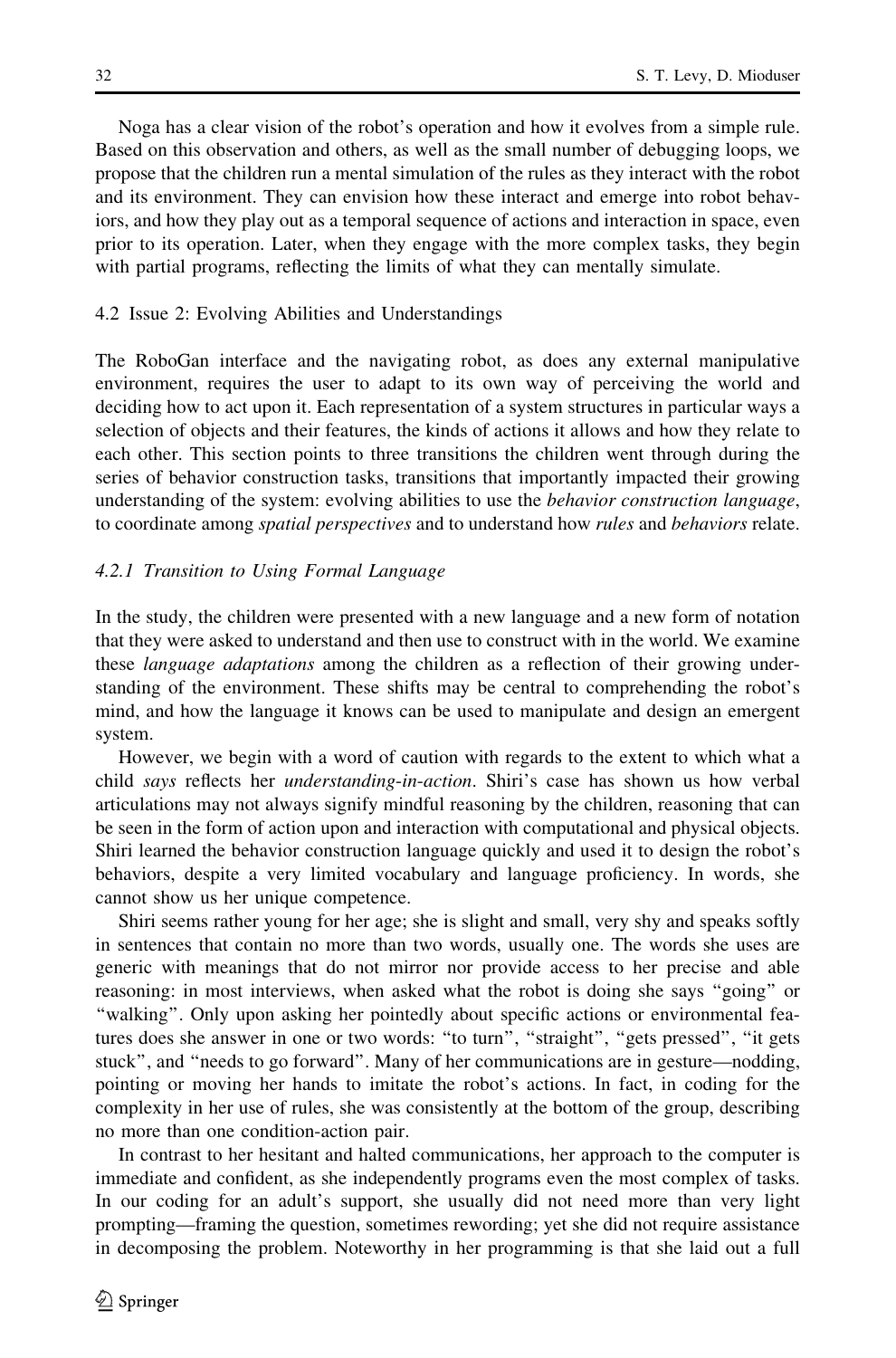program from the start and then proceeded to debug it by replacing parts, rather than gradually building up from a partial program. Together with one other girl, Noga, they are the only ones that could conceive of the whole program from the start and independently decompose it in themselves, backtracking on the solution path to replace the problematic components. While Noga's exuberant articulations reflect a deep understanding of how the rules play out as the robot moves about the environment (see Noga's vignette in the ''anticipatory constructions'' section above), Shiri may not be recognized for her unique reasoning abilities as a result of her lower proficiency in language and communication. Indeed, it is possible that providing children like Shiri with such action-based environments that stimulate high-level reasoning may be more suitable for drawing upon her strengths and helping her develop the language tools to express and perhaps, in turn, transform, these existent understandings.

We now turn to transitions we have seen in how the children come to understand key language components of the robot behavior construction environment. In some cases, this transition is central as we can see in the following interaction.

Tim is asked to program the robot with rules for the first time and create a lightescaping robot.

Interviewer: How do you tell the robot what to do?

Tim: In Hebrew

This is the first step towards understanding the interface as a language in itself. Later, Tim programs the robot to move forward upon seeing light, resulting in the robot following the flashlight he holds out in front of the sensor.

**Tim** (is troubled and complains): He doesn't run away from the light

Interviewer (guides him back to the behavior construction board): What did you write on the computer?

Tim: Forward (meaning the arrow language for describing the robot's component actions in navigating space).

However, when the interviewer prompts and guides him in reformulating the rule ''If light...?" then Tim replies "An escape arrow." Here we see a mélange of function and action, as the navigation arrow (turn) is interpreted in terms of its function in the particular environment (escape).

The robot's navigation through space is made up of increments of action that are defined as geometrical motions: moving forward or backwards in a straight line; turning on the spot to the left or to the right (similar to primitives in other such environments, e.g. Logo, Papert [1980/](#page-22-0)1993). One of the first challenges the children met was transitioning from everyday language such as ''going about'' and ''escaping'' to the formal terms. We demonstrate this transition when Noga shifts in her understanding from ''turn'' in everyday language to its geometrical meaning in the controlled system. The term ''Lehistovev'' in Hebrew has several meanings. One colloquial and frequent use of the word describes meandering, moving about with no particular aim. For example, one could ''lehistovev'' in the market, viewing the produce but not necessarily buying anything. The second meaning is that used in the behavior construction environment—the geometrical turn on one spot (think of a top). We will demonstrate how these two meanings are first conflated and then disentangled from each other.

In programming the robot to roam a field and avoid obstacles (touch sensor facing forward), Noga creates two programs. The first of these is: "if (the touch sensor is) unpressed, turn; if pressed, go backwards''. When Noga operates the robot, it turns like a top, never exploring the terrain. Noga observes the robot for a few moments, turns to the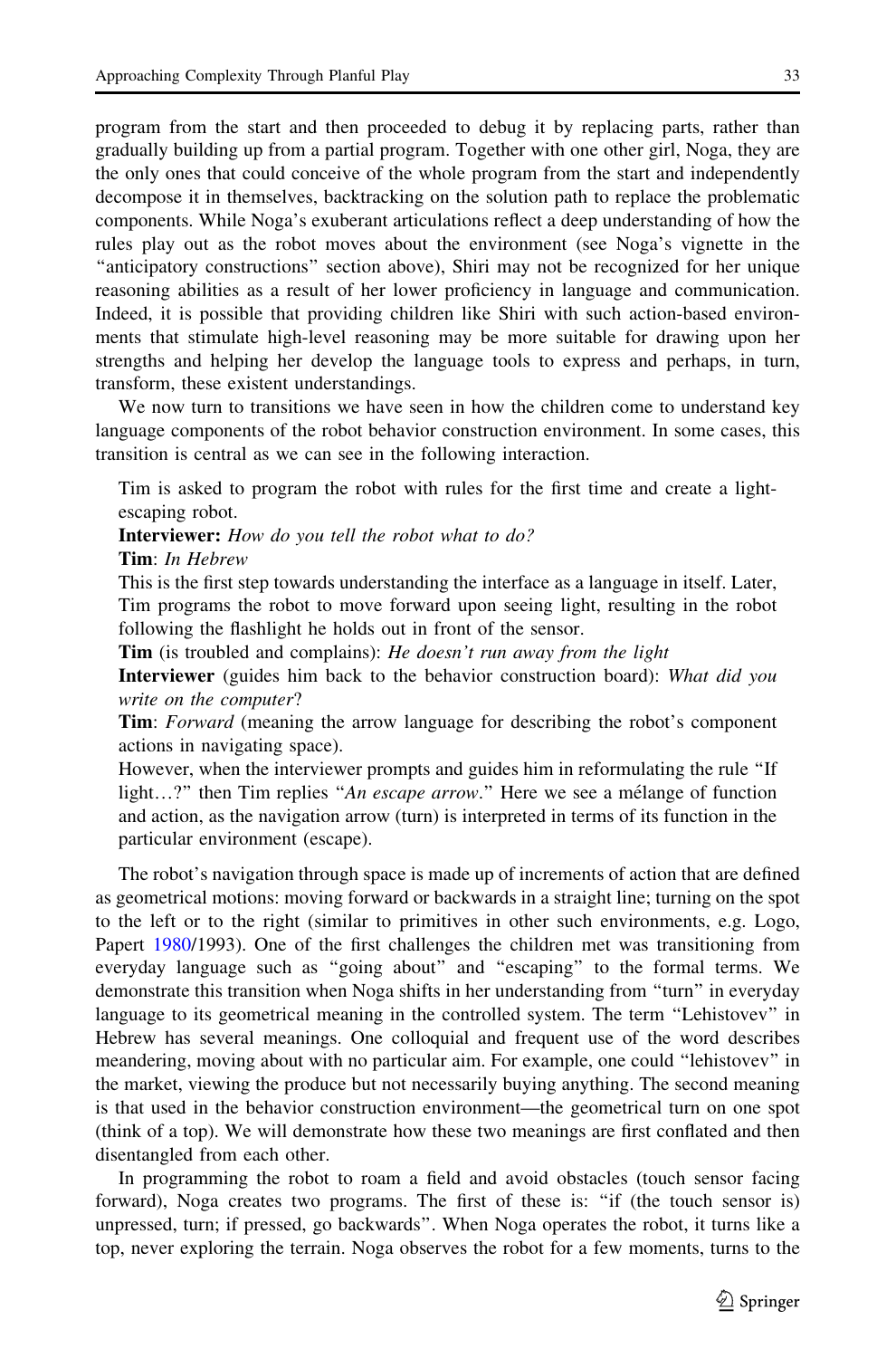interviewer, smiles and then slowly says: ''It's all the time turning. He does not know where.'' This description combines actions (turning) and an intentional state (not knowing where to go). These meanings are seemingly contradictory—on one hand, "turning" should have gotten him roaming about, but it's actually ''all the time turning''. Resolving the two comes from thwarted intentions—perhaps if the robot knew where to go, it would not remain in place spinning like a top. Thus, her explanation bridges between the two kinds of turning. Right after this, Noga goes to the computer, and independently changes the program—replacing the ''turn'' arrows with a ''straight'' one. Upon operating the robot, she calls out ''How much fun… it's working! I succeeded!''

Noga re-described the robot's ''moving about'' behavior as ''straight'' and ''turn''. This followed her observation of running the first program and an attempt at resolving the two meanings of ''turn'' by humorously explaining the gap as the robot's frustrated state of mind. Once the two meanings are aligned they are also compared and distinguished, and Noga quickly shifts into the interface geometry language.

From an additional perspective, we may refer to the transition from natural to interface language as transition among levels of description of the target behavior: from telling the story (using natural language) of what should happen, to defining (in interface language) how this should happen. In other words: from a description of the target behavior, to a definition of specifications or requirements, to their translation into the interface language. From the above vignettes we learn about children's growing capability to traverse back and forth across the levels while solving a programming task.

#### 4.2.2 Coordination of Spatial Perspectives

In order to program the robot with working behaviors, the children need to be able to see the world through its eyes as it moves through this world, a ''robocentric'' view. They also need to interpret the vertical layout of the arrow icons on the screen as horizontal. These multiple coordinations pose a significant challenge. Body syntonic learning has been described by Papert as learning that engages a child's knowledge of his own body and experiences in the world (Papert [1980/](#page-22-0)1993, p. 63). In the following episode, we show how body syntonic learning aids Tim in making this coordination.

Tim is programming the robot to roam the field and escape obstacles. We focus on the shift from his second to third program, and show how ''playing robot'' helps him relate between his program and his own observer view, disentangling the problem at hand. So far, Tim has programmed the robot to move backwards upon hitting an obstacle—this has left the robot in oscillatory motion at the barriers moving backward and forward (sensor pressed  $\gg$  backwards; sensor released  $\gg$  forward; and so on, back and forth). The robot has entered an endless ''loop'' until the interviewer halts the program.

An important shift in Tim's understanding of the task takes place when the interviewer suggests that he ''play robot'' (see Fig. [7](#page-14-0)). He goes into the field and acts out the robot in two stages. First, he positions himself, head down, in front of a row of obstacles and crashes his head in, knocking them all down. This clarifies the meaning of ''hitting something'' or ramming into an object. Next, when the interviewer suggests he try to avoid the obstacles, he comes up with a solution: circle the whole set of obstacles.

Interviewer: Ah, what are you doing? Are you turning? **Tim:** Yes [gestures a broad circle around the obstacles] *Like this*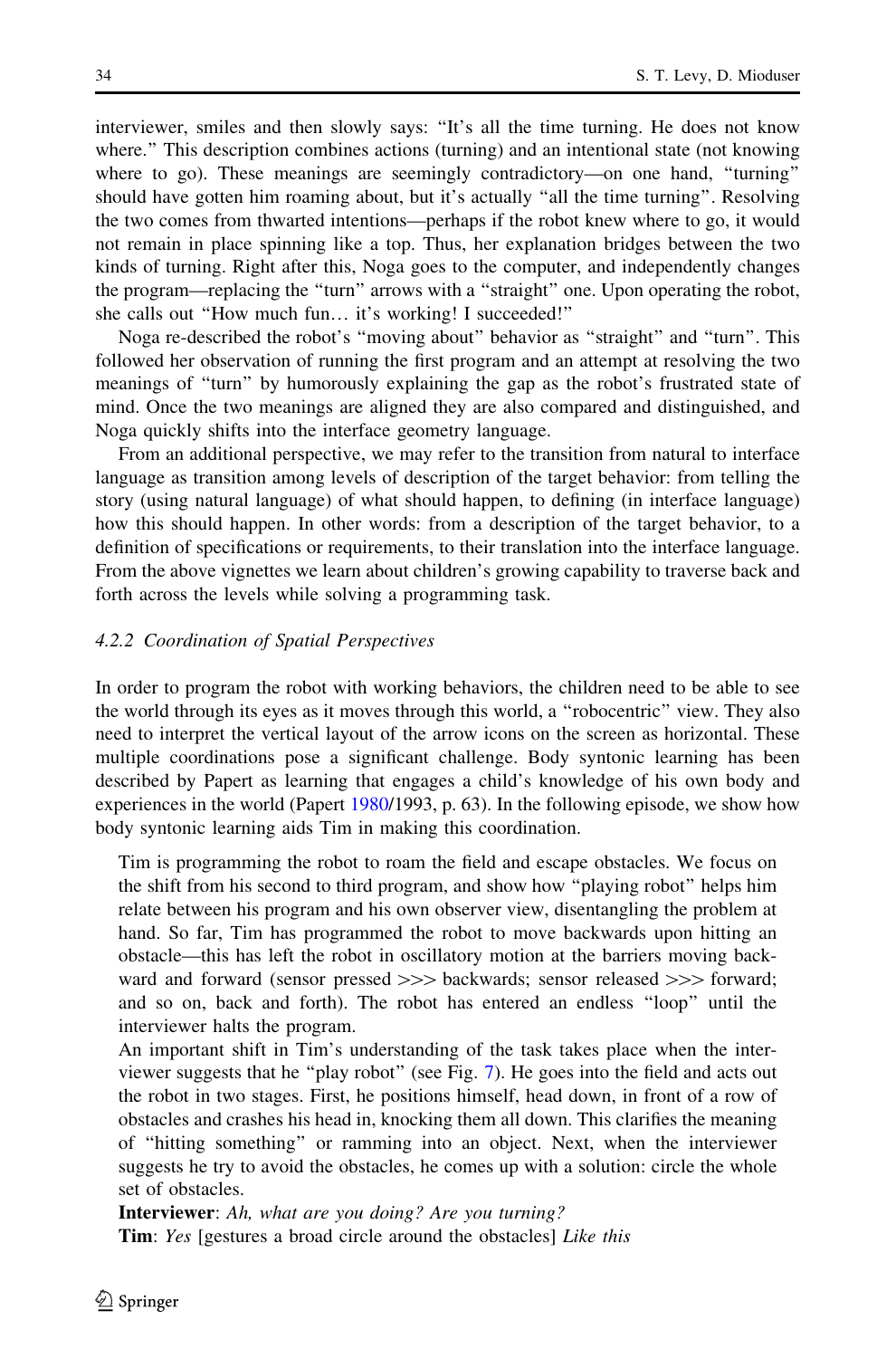<span id="page-14-0"></span>

Fig. 7 Tim is playing robot, ramming his head into the obstacles in the *left figure* and *circling* the obstacles on the right

This is the critical moment. In moving from action to gesture and articulation, a new idea forms. The previous idea of circling the barriers triggers another kind of turning—the geometrical turning like a top. Tim jumps up, goes to the computer and immediately changes the program to create this idea—deflect the robot from the obstacles by turning like a top. Upon reaching an obstacle, the robot turns away and changes direction, heading for new horizons in the field.

Tim's third program resolves the robot's endless loop, when it gets stuck upon the first barrier. These changes were supported via observing the robot's behaviors, by the interviewer's assistance in decomposing the problem, and more specifically by taking the robot's perspective and coordinating it with the program and the observer perspective.

# 4.2.3 Relating Particular Rules to General Behaviors

One of the difficulties in simulating emergent behaviors resides in the capability to relate a perceived one-time event to general recurring behaviors. It is easier to imagine an event as something that begins, happens and ends, rather than one that ''happens forever'' (such as gas particles moving and bouncing about in a container), or ''is a recurrent part of a general behavior pattern'' (such as avoiding obstacles). The rules that the children created pertained to different states the robot could be in, with some states being more salient than others. Falling off a bridge or hitting an obstacle was more interesting than mundane actions such as ''moving''. As a result, an event that was related to these salient states was thought of as separate from the preceding and ensuing events, especially in the earlier sessions. In some cases, this does not necessarily matter. However, in this study's construction tasks, such separation could lead to curious and unexpected behaviors.

For example, moving backwards upon hitting a barrier is a successful behavior for avoiding obstacles if it were a one-time event. However, repeated activation of this behavior results in the robot hanging in perpetual oscillation, repeatedly knocking at the wall, stuck at the obstacle (as in the above vignette on Tim's first program). We have seen four of the six children program the robot with a rule that emerged into this behavior in the second and third programming tasks, both of which involved escaping obstacles.

Gradually, the ability to relate single and self-contained behavioral units (e.g., a rule) to the expected/desired overall behavior evolved. In a previous paper (Mioduser et al. [2009](#page-22-0))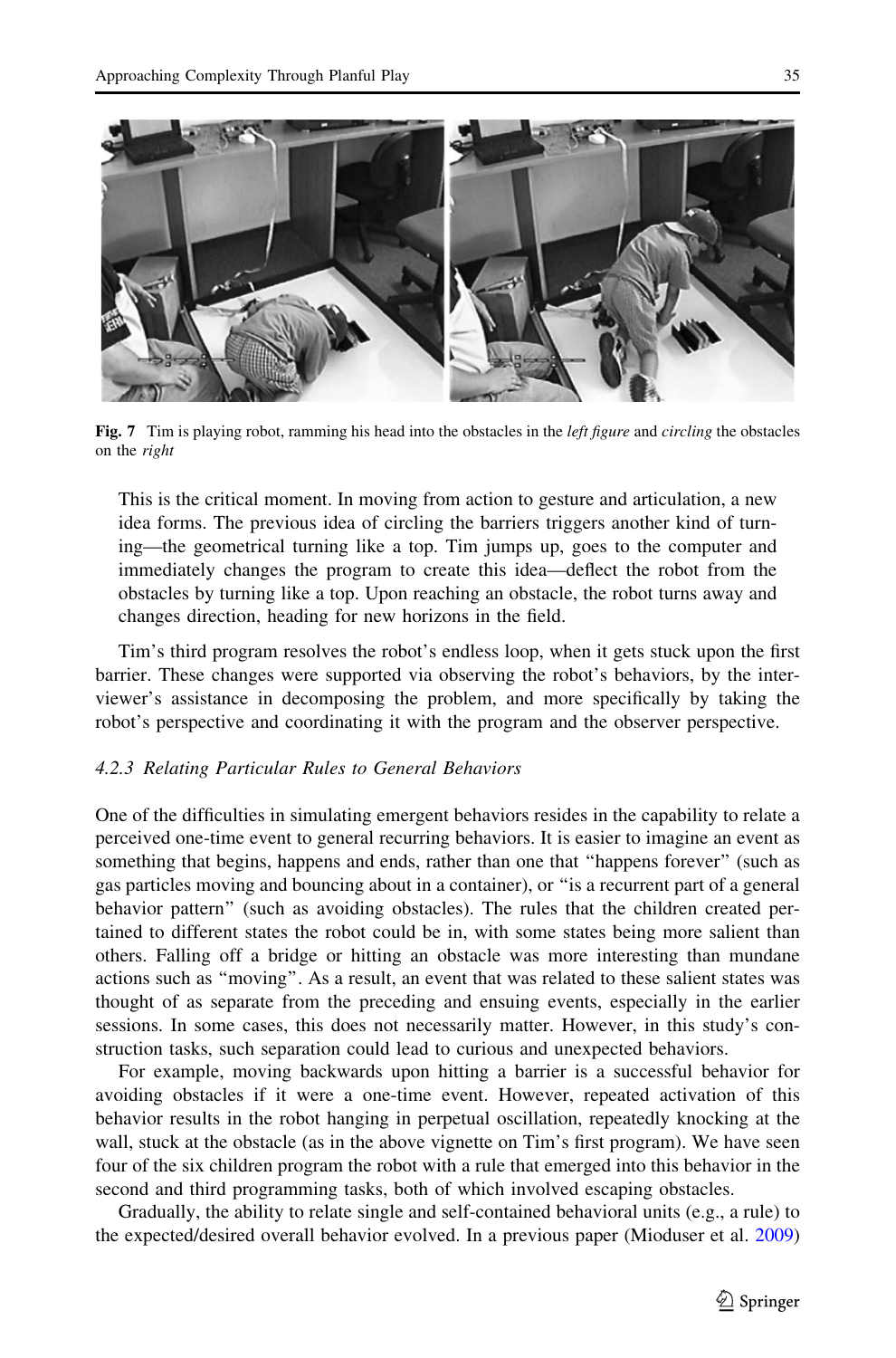we described the observed process: ''the children abstract rules from the robot's behavior in the following way: (a) by observing the robot's sequence of moves and actions in the landscape (episodes), with a primary focus on the robot's actions, rather than on the environmental conditions, in a ''robo-centric'' approach; (b) by seeking repeating routines in the robot's actions set off by particular features/props of the terrain (scripts), with the spatial conditions gaining some importance, partially decentering from the robot's actions; and (c) distilling atemporal relationships between the environmental conditions and the robot actions (rules), when comparable importance is attributed to both conditions and actions in explaining the robot's behavior, completing the decentering from the robot'' (pp. 30). Thus, recognizing recurring regularities, facing the need to ''clean'' localized routines to make these applicable in diverse situations and eventually more generic/general, detaching the formal description of the behaviors from a specific chronology or time dependence and finally formulating the behavior in terms of condition/action couples are the understandings leading from specific behaviors to general rules of behavior.

These evolving abilities are of special importance for coping with the increasing complexity of the tasks, an aspect discussed in the next section.

#### 4.3 Issue 3: Evolving Strategies for Coping with Complexity

How do the children conceptualize the robot's behavior when its mind consists of several component rules? More specifically, how do they reframe the rules, when their complexity is beyond what they can describe?

There is a vast research literature reporting on students' (including young students) difficulties while constructing computer programs (e.g., Papert [1980,](#page-22-0) 1993; Sleeman et al. [1988;](#page-22-0) Morgado [2005](#page-22-0)). Several categories of difficulties are relevant to our study, specifically concerning the complexity of the behaviors to be programmed. Although a detailed presentation is beyond the scope of this paper, we will briefly refer to these difficulties, and their connection with this study's findings.

A key issue are the challenges faced in two closely interrelated stages of the process: ''decomposing the problem'' and ''composing the solution'' for the problem. Difficulties raise when either there is no systematic decomposition/composition process (the problem solution proceeds haphazardly), or the two requirements are treated separately—first a problem is analyzed and decomposed then pieces of code or program segments are assembled for each problem-part. Furthermore, another source of difficulties derive from the potential conflict between the perception of the problem and its logical solution in the physical world, and the way this solution ought to be implemented (often times in counter intuitive formalization) in the symbolic realm. Closely connected is the ability to conceive and envision the ''conceptual machine'' behind the program, how it controls behavior: how the program is run, what's first, for how long, when an action will stop, what to do about situations not defined in the program (but intuitively obvious for a human), and many similar questions.

The behavior construction environment in this study, by enabling the continuous shift back and forth from enacted to symbolic problem-analysis and solution (programming), supported children's development of strategies integrating both decomposition and composition process in gradual progression until the solution is reached (the two main strategies are presented below). In addition, as the programming entities are close in their representation to the represented physical actions, the distance between the physical/ concrete behavior and its formalization is drastically reduced. Finally, the above properties of the environment (shifts-allowance and closeness between the represented and its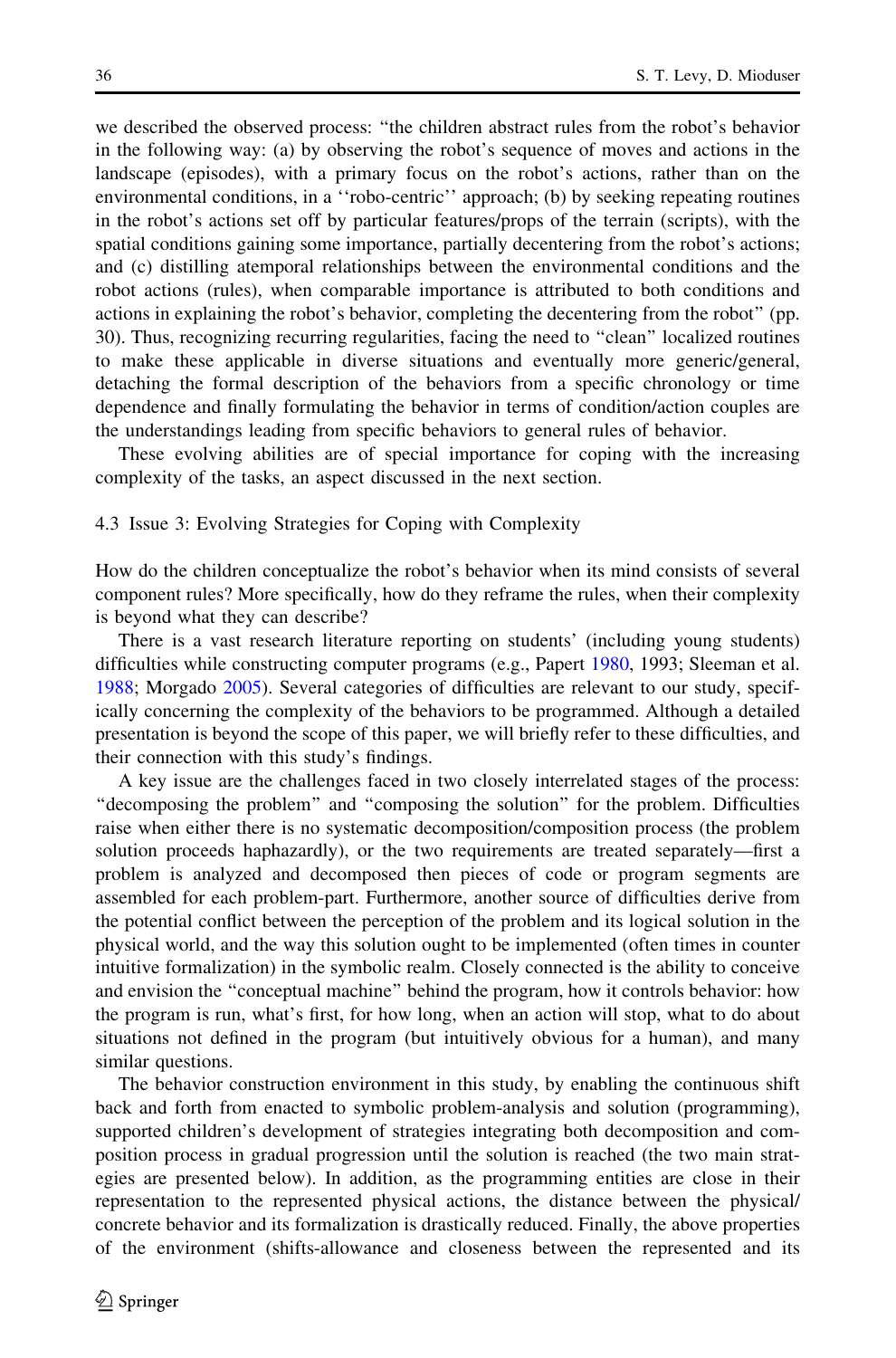representation) situates the ''conceptual machine'' or control mechanisms in a very concrete plane making evident its connection with the actual behavior of the physical system.

What specific strategies did the children develop to solve the tasks within this supporting environment? How did they overcome difficulties inherent in the decomposing/ composing process, in bridging between the physical behavior of the robot and its symbolic representation, or in understanding the structure and flow of the problem solution? We will focus in the following on one particular problematic situation: coping with the tasks' complexity. We found that the children programmed the robots with up to four conditionaction pairs, yet their articulations usually capped at two. What is the meaning of this gap? Do the children simply reduce the number of rules in the problem and then gradually add onto them? Or, do they reformulate the rule structure to fit into their existing cognitive structures? We have found both.

The children reduced the amount of information when describing their designed systems to fit their cognitive boundaries using two strategies, strategies that we name ''pruning'' and ''fusing''. The ''pruning'' strategy focuses on only some of the rules and ignores others, metaphorically cutting off some of the logical branches. The ''fusing'' strategy takes some of the rules and merges them into one entity—joins a number of conditions into one and associates them with a single action, necessitating another form of parsing the system. These two strategies are demonstrated in the following examples.

## 4.3.1 Pruning

We have captured "pruning" events in seven sessions out of the total of 17 sessions (these sessions relate to the last three tasks, in which two to four condition-action pairs are necessary to describe the robot's behavior; in one session, information was lost). Five of the six children used this strategy.

As an example we discuss Mali's work on the third task: making the robot act like a bee, moving about the field, avoiding rocks and calling out (buzzing) when it finds flowers (black cutouts on the white background of the field). The task was very easy for some children and most difficult for others.

After successfully constructing this behavior in two rounds of programming, Mali is asked to describe what the robot is doing. Without further prompts Mali describes one rule of the two: "If she [the bee] sees a flower, buzz to everybody." Two prompts were necessary to get her talking of how the robot avoided the ''rocks'' or obstacles: ''What did we define here… something related to rocks?'' after which she describes the rest of the robot's behavior: "If she goes in [into the rock], to turn." This is still only one section of the rule, as we see her prune the rule leaving only its more salient part. To help her complete the rule, a further prompt is necessary: "If not?" upon which she adds: "To continue straight." One may view the structure of her first description as a doubly truncated tree (Fig. [8\)](#page-17-0), where only part of the space is described even when scaffolded by an adult. It is interesting to note that while the first rule is described in functional terms (call your friends when you find a flower) the second rule, which was first ignored, is then described in mechanistic language— ''to turn''—rather than ''escaping'' obstacles or rocks, the component action is described. It is possible that one reason for the full design being outside of her grasp is that she has not fully integrated its ulterior motives, or functions.

In the next section we describe the ''fusing'' strategy, in which a reformulation of the functions helps the children reduce complexity while retaining a complete map.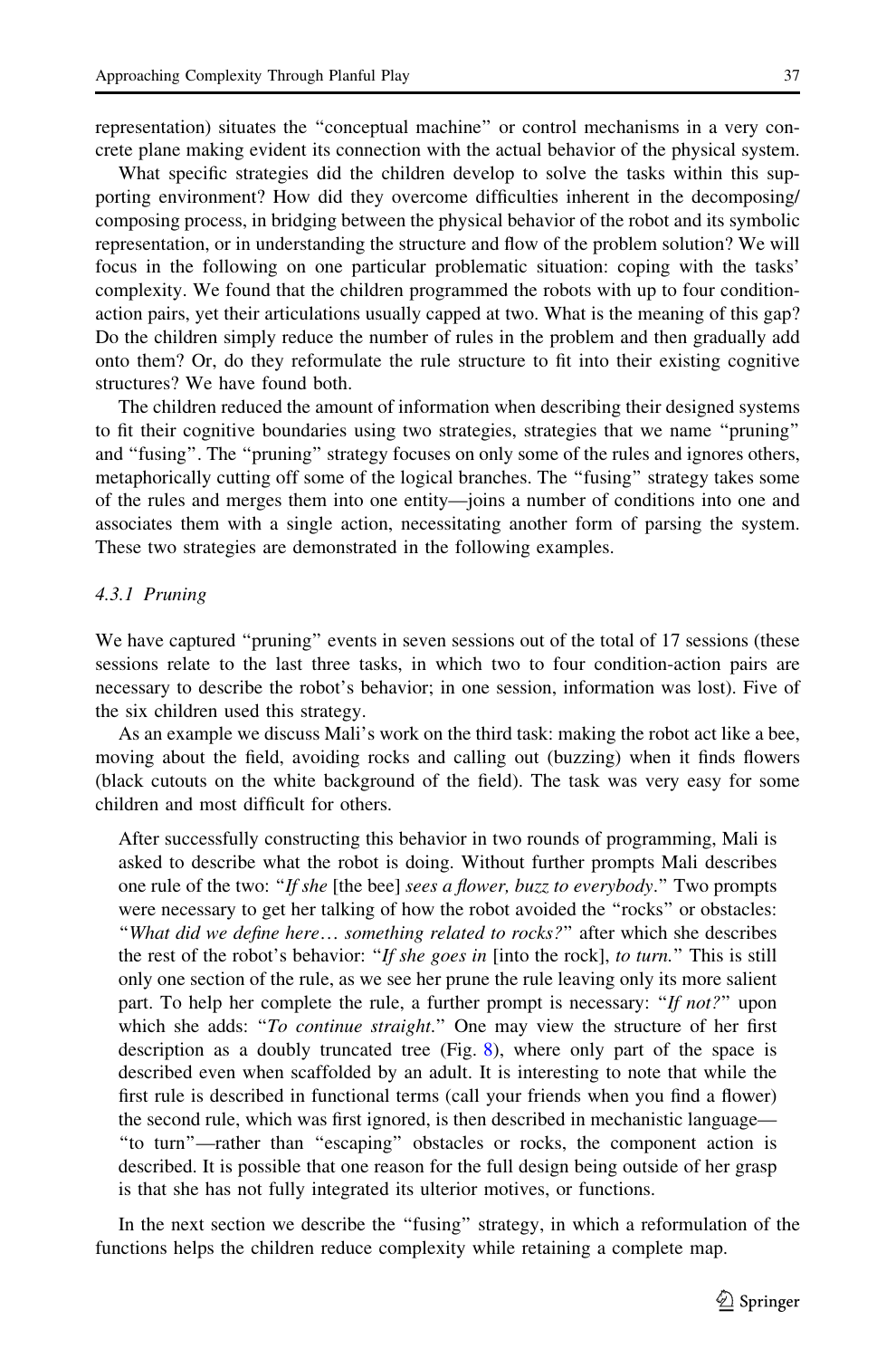<span id="page-17-0"></span>

Fig. 8 Mali's "pruning" strategy for the "flight of the bee" task

# 4.3.2 Fusing

Fusing keeps a full picture of the problem but reduces its resolution, while reformulating how the system is segmented in terms of intermediate functions. Several conditions are compounded into one condition to simplify the problem. ''Fusing'' events were observed in five sessions out of the possible 17 sessions. For example, Homer describes the four rules he has programmed in terms of two functions; Mali describes them in terms of both functions and mechanistic rules.

Homer has constructed the behavior for a bridge-crossing robot. The bridge is a black curving path over a white background ''pond'', and the robot has two light sensors pointing downwards. He defined the rules: if the sensors' inputs are 'black-black'  $\equiv$   $\geq$  go forward; if 'black-white'  $>>$  turn right; if 'white-black'  $>>$  turn left; if 'white-white'  $>>$  go back. Upon successfully completing the task, he describes the robot's behavior: "To cross the bridge, not to fall in the pond". His description is in terms of functions, rather than actions and relates to two conditions rather than the four he had programmed with—bridge or pond. In fact, what are missing are the edge conditions—when the robot is about to leave the bridge on each side. When asked how he did it, he responds: "I did the arrows well" and no further explanation could be elicited.

When Mali describes the bridge-crossing robot, she says: "That he's... when he's in the white he goes to the black, and when he's on the black he continues going.'' Similar to Homer, she is referring to the bridge and the water, but in terms of their colors, the feature the robot can detect with its sensors. She uses black to refer to the bridge and white to the water around it. Rather than using a functional explanation (cross, not fall) she describes actions ''go to black'' and ''continues going'', even though they are quite different from the rules she has defined to keep the robot on the bridge (keep from falling off the right and left sides, upon reaching the end stop). Figure [9](#page-18-0) describes the structure of Mali's explanation of the robot's behavior with respect to the rules she had used to design it. She has had to reframe the problem and invent new functions. For example, there is no single action of ''getting back on the bridge'' (or onto black) in the behavior construction environment. She aggregates these three rules by introducing an intermediate level between crossing the bridge safely, and the four detailed rules tying conditions and actions. Homer uses a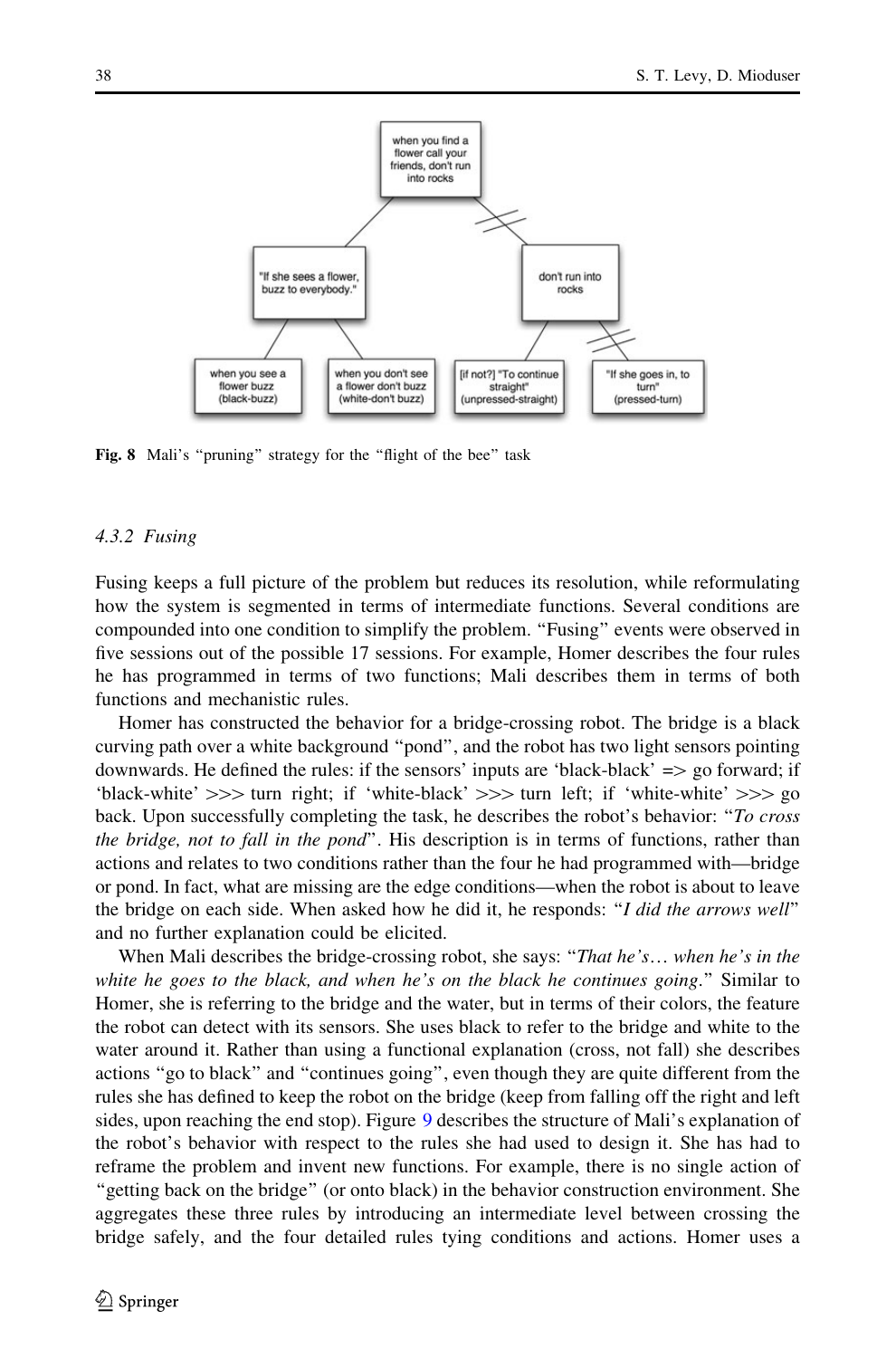<span id="page-18-0"></span>

Fig. 9 Mali's "fusing" strategy for the bridge-crossing task

breakdown of functions as an intermediate level to describe the system. Both inventions (a more detailed functional description or a new set of rules) have a similar structure—one full rule, or two condition-action pairs, the same limit we have found regarding children's spontaneous reasoning about events, systems and phenomena (Mioduser et al. [2009\)](#page-22-0).

#### 5 Conclusion

In this study, we set out seeking an understanding of how young children master, build sense and make sense of the ''intelligent'' rule-based behaviors of an autonomous robot. Young children are surprisingly able to construct such behaviors with rules and can articulate their knowledge up to a certain level of complexity. We have focused on the processes by which they come to these understandings. In exploring these processes we focused on three issues: their modes of engagement, how their abilities and understandings evolved and strategies they used to cope with complexity that is beyond what they could explain in words. In this study, we take a broad view of such learning, attempting to provide a comprehensive map of the variety of paths and strategies in overcoming hurdles along the way.

One of the vital findings highlights the specific importance of the learning environment—it's being both physical and computational. This affordance encourages children to engage with the robot in playful explorations of its behavior, as their role shifts from constructor and observer to participant in the system. We have noted the intense explorations children conduct in this play and its prominence in supporting their understanding of how the rules are related to behaviors. Moreover, these child-robot investigations were found to help children separate and coordinate spatial perspectives, that of the robot and that of observer.

Another important feature is the planful nature of the children's constructions. Rather than arbitrarily programming the robot and testing out the resultant behaviors, we have found that they could simulate the robot's behavior even before the first enactment or ''run''.

In mastering the robot's behavior, several transitions were noted. We have highlighted the process of learning a new language, the formal language used in the behavior constructions system. The children's coming to coordinate the three spatial perspectives robot-based, observer and interface inscriptions—was evident in their debugging cycles as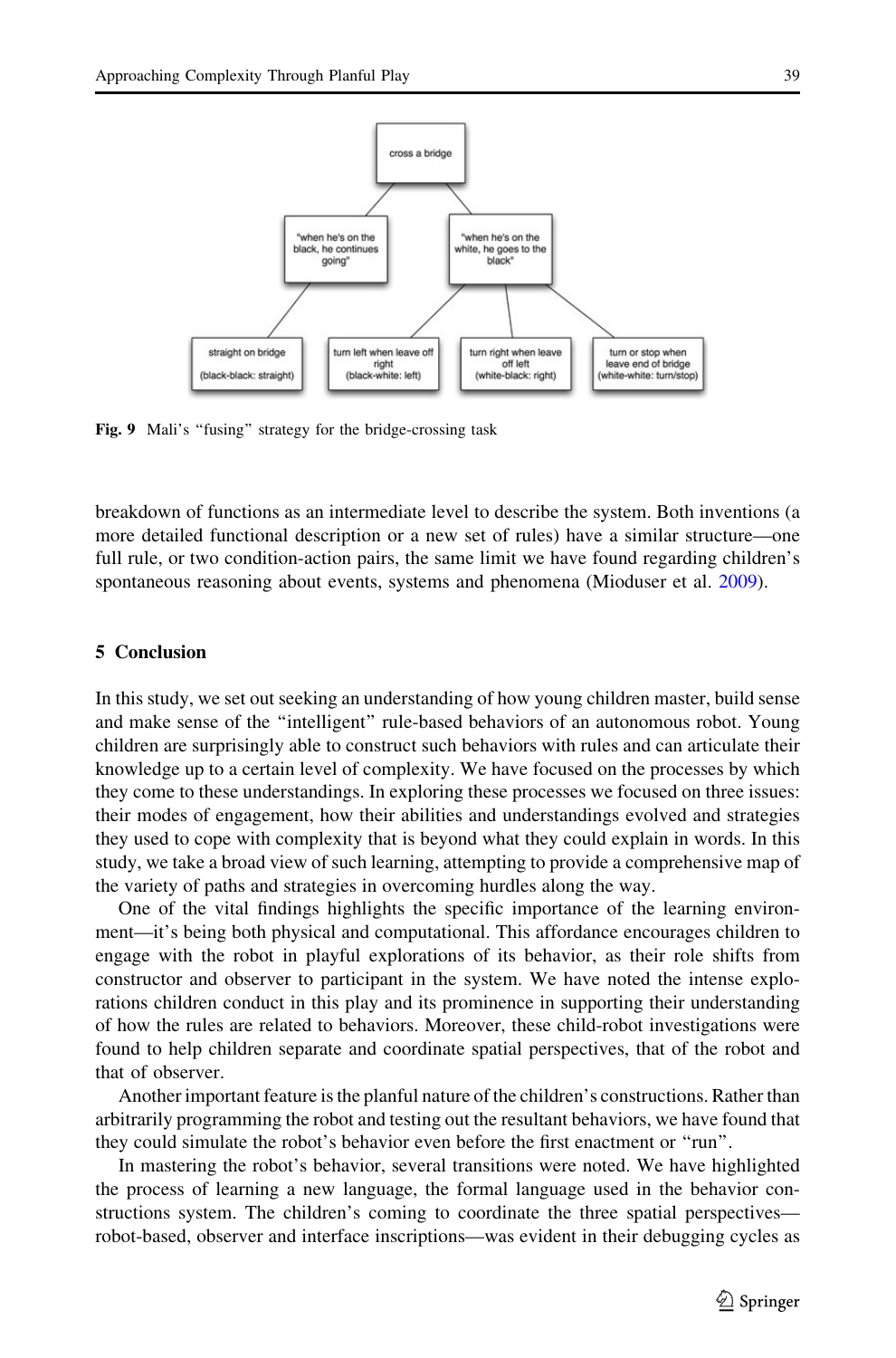<span id="page-19-0"></span>well as their body-based explorations of the system. A third transition involved relating particular locally activated rules to a general pattern of behavior over time.

Finally, we were curious as to the one-rule gap between what the children could do and what they could say. In analyzing their articulations, we came to realize how the children reparsed the system, using one or two strategies—pruning and fusing—to reduce the amount of information in the system. We observed the children as they created an intermediate level of functions or rules. In pruning, these functions relate to part of the robot's behavior or rule structure. In fusing, a number of rules are coalesced into one rule.

We have characterized the process by which young children come to understand sophisticated robot behaviors via construction. In this endeavor, we wish to contribute both to theoretical and practical knowledge regarding learning processes geared at understanding intelligent devices. As such systems proliferate in our everyday surroundings, and as the ''innards'' of such systems have become available for inspection, exploration and manipulation for younger and younger ages—we hope to advance the support of such learning in educational settings.

Future research is suggested into several aspects of these findings. The small sample in the study begs testing with additional groups of children, possibly discovering additional aspects of children's grappling with and learning through constructing emergent behaviors with physical devices. A greater focus on emergence as a central concept could prove beneficial for early and initial learning about complex systems. The study suggests directions for the development of several forms of support for learning, that may be designed and tested: the role of the mediator in assisting the variety of transitions we have observed, as well as scaffolding within the design of the computation environment.

Acknowledgments We gratefully thank Dr. Vadim Talis, who collaborated with us in designing the RoboGan environment and in conducting the research with the children.

#### Appendix

See Table 1.

| Rule-base<br>configuration | Task               | Description                                                                                                                                                                                                                                                                                    | Construction                                                                                                                                                                                                                                                             |
|----------------------------|--------------------|------------------------------------------------------------------------------------------------------------------------------------------------------------------------------------------------------------------------------------------------------------------------------------------------|--------------------------------------------------------------------------------------------------------------------------------------------------------------------------------------------------------------------------------------------------------------------------|
| Half a rule                | <b>Behavior</b>    | coming, coming out!<br>The robot is cowering inside a dark<br>cave. A flashlight is placed above<br>its nose and it gingerly follows it<br>out of the cave. Once reaching the<br>entrance, it struts out<br>independently, disregarding the<br>flashlight, its path tracing a straight<br>line | Scaredy-cat<br>Teach the robot to be afraid of the<br>flashlight<br>The children may choose to have the<br>robot avert its "face" when a<br>flashlight is placed in front of it.<br>Alternatively, they can have the<br>robot retreat upon confronting the<br>flashlight |
|                            |                    | Environment Dark cave, lighted surroundings, a<br>flashlight                                                                                                                                                                                                                                   | A flashlight                                                                                                                                                                                                                                                             |
|                            | Robot<br>structure | A light sensor facing upwards,<br>distinguishes light from dark                                                                                                                                                                                                                                | A light sensor is facing upwards,<br>distinguishes the luminosity of the<br>flashlight, from that of the<br>environment                                                                                                                                                  |

Table 1 Description and construction tasks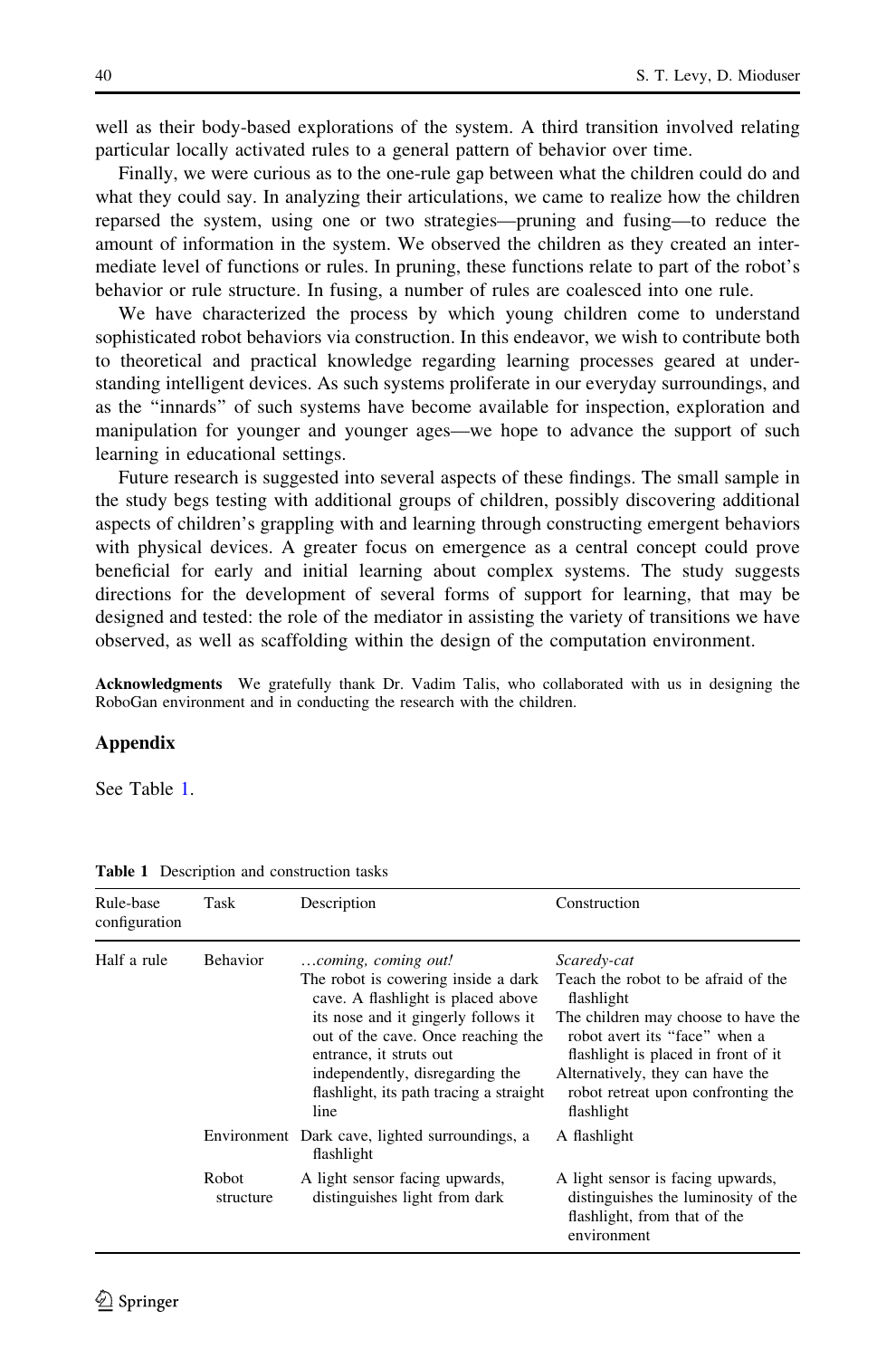| Rule-base<br>configuration  | Task               | Description                                                                                                                                                                                                                                                | Construction                                                                                                                                                                                                                                                                                                                                              |
|-----------------------------|--------------------|------------------------------------------------------------------------------------------------------------------------------------------------------------------------------------------------------------------------------------------------------------|-----------------------------------------------------------------------------------------------------------------------------------------------------------------------------------------------------------------------------------------------------------------------------------------------------------------------------------------------------------|
|                             | Rules              | When the light sensor sees light, go<br>forward<br>When the light sensor sees dark, do<br>not move                                                                                                                                                         | When the light sensor sees dark, stay<br>put (automatically programmed)<br>When the light sensor sees light,<br>either turn (avert) or go backwards<br>(retreat)                                                                                                                                                                                          |
| One rule                    | Behavior           | Guarding an island<br>The robot is placed upon an island.<br>The robot moves across the island<br>until it reaches its edge. It then<br>travels around the perimeter of the<br>island, its "nose" sniffing and<br>following the island's rim               | Seeking freedom<br>Program the robot so it can move<br>freely in an obstacles field<br>The robot roams about the field,<br>ramming into obstacles and<br>extricating itself, while changing<br>its heading                                                                                                                                                |
|                             |                    | Environment A light colored island (white paper)<br>on the background of a dark-<br>colored rug                                                                                                                                                            | A walled board, with several barriers<br>scattered throughout                                                                                                                                                                                                                                                                                             |
|                             | Robot<br>structure | A light sensor facing down,<br>distinguishes light from dark                                                                                                                                                                                               | A touch sensor facing forwards, it is<br>un-pressed until it reaches a wall<br>and then becomes pressed                                                                                                                                                                                                                                                   |
|                             | Rules              | When the light sensor sees light, go<br>forward<br>to the left                                                                                                                                                                                             | When the touch sensor is pressed,<br>turn to the left or to the right<br>When the light sensor sees dark, turn When the touch sensor is un-pressed,<br>go forward                                                                                                                                                                                         |
| Two<br>independent<br>rules | Behavior           | Brightening dark holes, oops!<br>trapped by a hat<br>A hatless robot travels through a<br>landscape splattered with dark<br>spots, flashing its light when it<br>reaches a dark spot. However,<br>when a hat is placed on its head, it<br>turns like a top | The flight of the flower-seeking bee<br>The robot is now a bee. Teach the<br>robot-bee fly through a field<br>without getting trapped in the<br>rocks. Help it find flowers and<br>notify its friends of the discovery,<br>so they can come along and enjoy<br>them as well<br>The bee-robot navigates a field,<br>extracting itself when it hits a rock. |
|                             |                    |                                                                                                                                                                                                                                                            | When it finds flowers it calls out to<br>its friends                                                                                                                                                                                                                                                                                                      |
|                             |                    | Environment Dark spots are scattered through a<br>light-colored terrain<br>A hat                                                                                                                                                                           | A light colored board is "planted"<br>with dark flowers and several<br>barriers/rocks are scattered about                                                                                                                                                                                                                                                 |
|                             | Robot<br>structure | A touch sensor faces upwards, is<br>depressed when a hat is placed on<br>top of the robot<br>A light sensor faces downwards,<br>distinguishing dark from light                                                                                             | A touch sensor faces forward, and is<br>depressed when the robot hits a<br>barrier<br>A light sensor faces downwards,<br>distinguishing dark from light                                                                                                                                                                                                   |
|                             | Rules              | When the touch sensor is pressed,<br>turn left<br>When it is un-pressed, go straight<br>When the light sensor sees dark,<br>flash. When the light sensor sees<br>light, do not flash                                                                       | When the touch sensor is pressed,<br>turn left or right. When it is un-<br>pressed, go straight<br>When the light sensor sees dark,<br>buzz. When the light sensor sees<br>light, do not buzz                                                                                                                                                             |

# Table 1 continued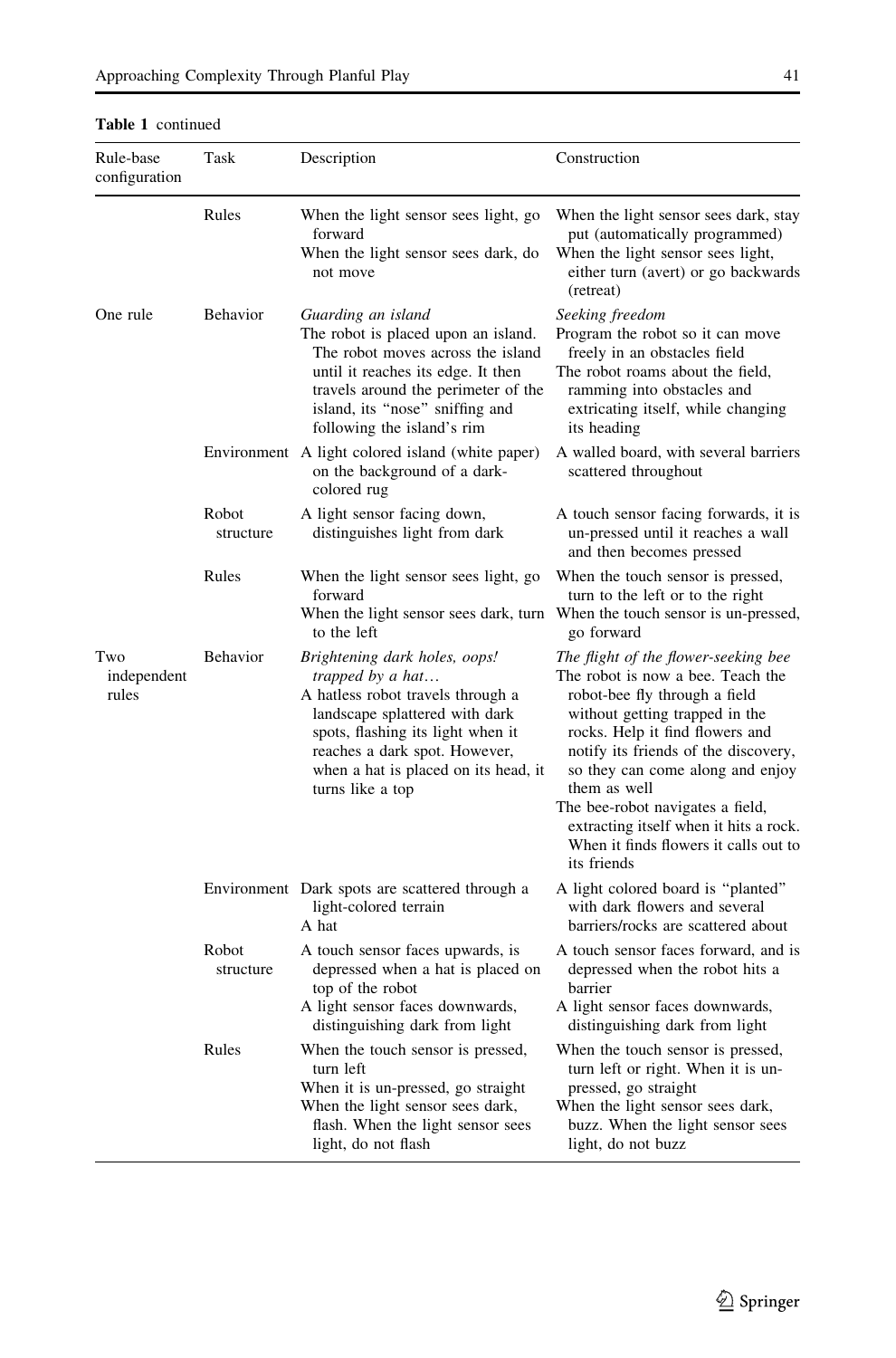| Rule-base<br>configuration   | Task               | Description                                                                                                                                                                                                                                                                                                                                                                                                                                                          | Construction                                                                                                                                                                                                                                                                                                                                                                                                 |
|------------------------------|--------------------|----------------------------------------------------------------------------------------------------------------------------------------------------------------------------------------------------------------------------------------------------------------------------------------------------------------------------------------------------------------------------------------------------------------------------------------------------------------------|--------------------------------------------------------------------------------------------------------------------------------------------------------------------------------------------------------------------------------------------------------------------------------------------------------------------------------------------------------------------------------------------------------------|
| Two<br>interrelated<br>rules | Behavior           | The cat in the hat likes black<br>The robot navigates across a large<br>checkerboard. When the robot<br>wears a hat, it searches for the black<br>squares, homing in on them. It<br>quickly moves across the white<br>squares, turning for a while on a<br>black square, before leaving it and<br>homing in on the next black square<br>When the robot is not wearing a hat,<br>it moves across the board in a<br>straight line, irrespective of the<br>colors below | Crossing a long and winding bridge<br>Program the robot to traverse a<br>winding bridge, without falling off<br>into the turbulent water flowing<br>below. The robot starts out at one<br>end of the bridge, tracing a jagged<br>route as it heads forward, reaches<br>the edges of the bridge and turns<br>away. When it reaches the end of<br>the bridge, it can stop, continue<br>straight or turn around |
|                              |                    | Environment Large checkerboard made up of black A black winding strip against a white<br>and white squares. A hat                                                                                                                                                                                                                                                                                                                                                    | background                                                                                                                                                                                                                                                                                                                                                                                                   |
|                              | Robot<br>structure | A touch sensor faces upwards, and is<br>depressed when a hat is placed on<br>top of the robot<br>A light sensor faces downwards,<br>distinguishing dark from light                                                                                                                                                                                                                                                                                                   | Two light sensors are facing down,<br>side-by-side<br>They distinguish light from dark                                                                                                                                                                                                                                                                                                                       |
|                              | Rules              | When the touch sensor is depressed<br>and the light sensor sees dark or<br>light, move forward<br>When the touch sensor is un-pressed,<br>and when the light sensor sees<br>black, move backwards<br>When the touch sensor is un-pressed<br>and the light sensor sees light, turn<br>to the right                                                                                                                                                                    | When both light sensors see black, go<br>forward<br>When the right light sensor sees black<br>and the left light sensor sees white,<br>turn to the right<br>When the right light sensor sees white<br>and the left light sensor sees white,<br>turn to the left<br>When both light sensors see white,<br>then either stop, go straight, turn<br>right or left                                                |

<span id="page-21-0"></span>Table 1 continued

# **References**

- Ackermann, E. (1996). Perspective-taking and object construction. In Y. Kafai & M. Resnick (Eds.), Constuctionism in practice: Designing, thinking, and learning in a digital world (pp. 25–37). Mahwah, New Jersey: Lawrence Erlbaum Associates.
- Carr, M. (2000). Technological affordance, social practice and learning narratives in early childhood setting. International Journal of Technology and Design Education, 10, 61–79.
- Fleer, M. (1999). The science of technology: Young children working technologically. International Journal of Technology and Design Education, 9, 269–291.
- Kull, J. (1986). Learning and logo. In P. Campbell & G. Fein (Eds.), Young children and microcomputers (pp. 103–130). Englewood Cliffs, NJ: Prentice-Hall.
- Kurland, D., & Pea, R. (1985). Children's mental models of recursive logo programs. Journal of Educational Computing Research, 1(2), 235–243.
- Levy, S., & Mioduser, D. (2008). Does it "want" or "was it programmed to ..."? Kindergarten children's explanations of an autonomous robot's adaptive functioning. International Journal of Technology and Design Education, 18(3), 337–359.
- Linn, M., & Clancy, M. (1992). The case for case studies of programming problems. Communications of the ACM, 35(3), 121–132.
- Mayer, R. (2004). Should there be a three-strikes rule against pure discovery learning?—The case for guided methods of instruction. American Psychologist, 59(1), 14–19.